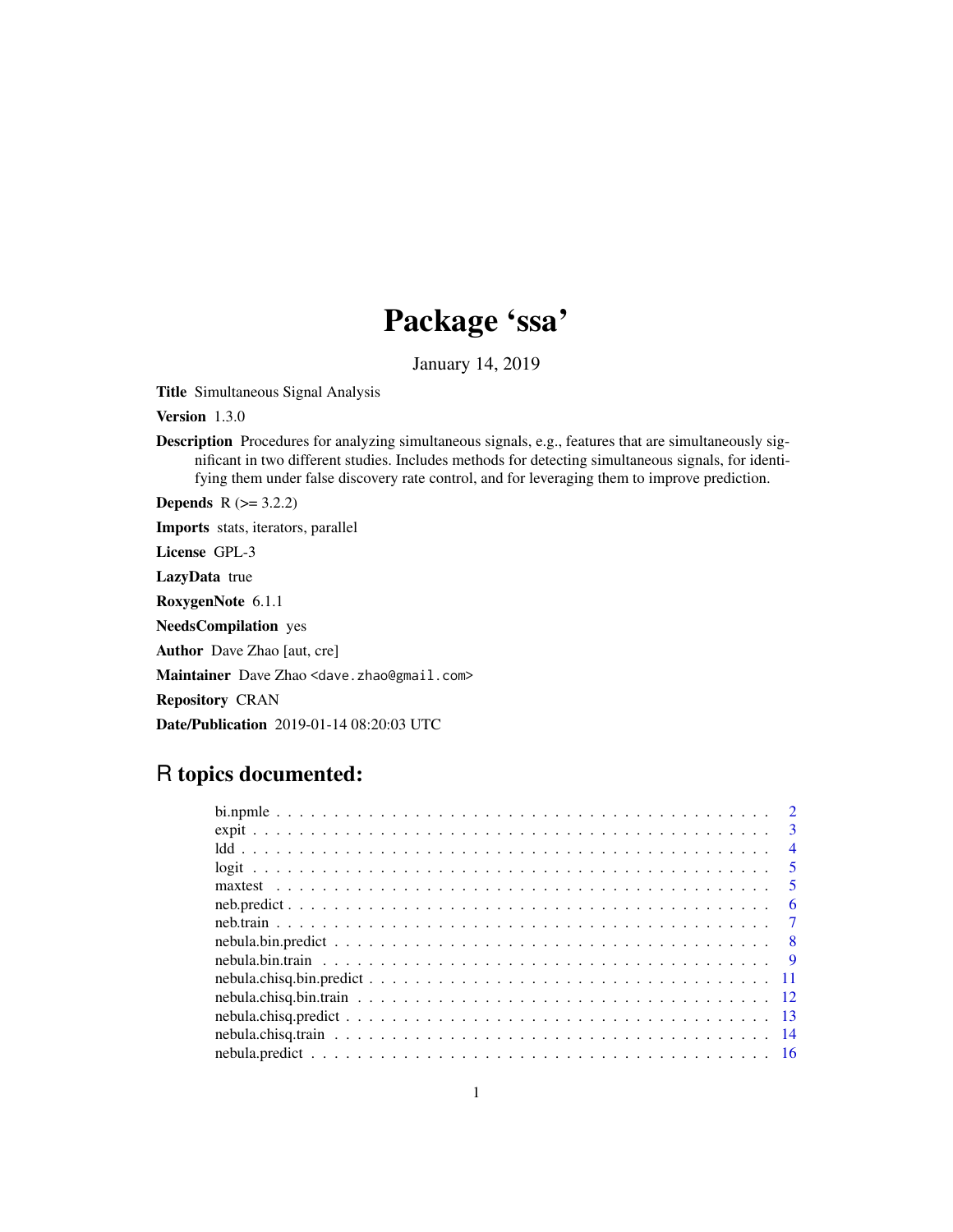#### <span id="page-1-0"></span>2 bi.npmle

| Index |  |
|-------|--|
|       |  |
|       |  |
|       |  |
|       |  |
|       |  |
|       |  |
|       |  |
|       |  |
|       |  |
|       |  |

bi.npmle *Bivariate NPMLE*

#### Description

General nonparametric maximum likelihood estimation for a bivariate mixing distribution, implemented using EM. Assumes that the observed data are tuples  $(X_{1i}, X_{2i})$  with marginal likelihood

$$
\int f_1(X_{1i}; u_1) f_2(X_{2i}; u_2) dG(u_1, u_2),
$$

where  $G$  is the mixing distribution to be estimated. Suppose there are p observed tuples and  $G$  is to be estimated on a grid of d1 x d2 points.

#### Usage

bi.npmle(D1, D2, maxit =  $200$ , tol =  $1e-04$ , verbose =  $FALSE$ )

#### Arguments

| D <sub>1</sub> | p x d1 matrix of conditional density values, where the <i>ij</i> th entry is $f_1(X_{1i}; u_{1i})$ . |
|----------------|------------------------------------------------------------------------------------------------------|
| D <sub>2</sub> | p x d2 matrix of conditional density values, where the <i>ij</i> th entry is $f_2(X_{2i}; u_{2i})$ . |
| maxit          | maximum number of EM iterations                                                                      |
| tol            | error tolerance                                                                                      |
| verbose        | TRUE to print the error attained by each EM iteration                                                |

#### Value

g d1 x d2 matrix of probability masses at each grid point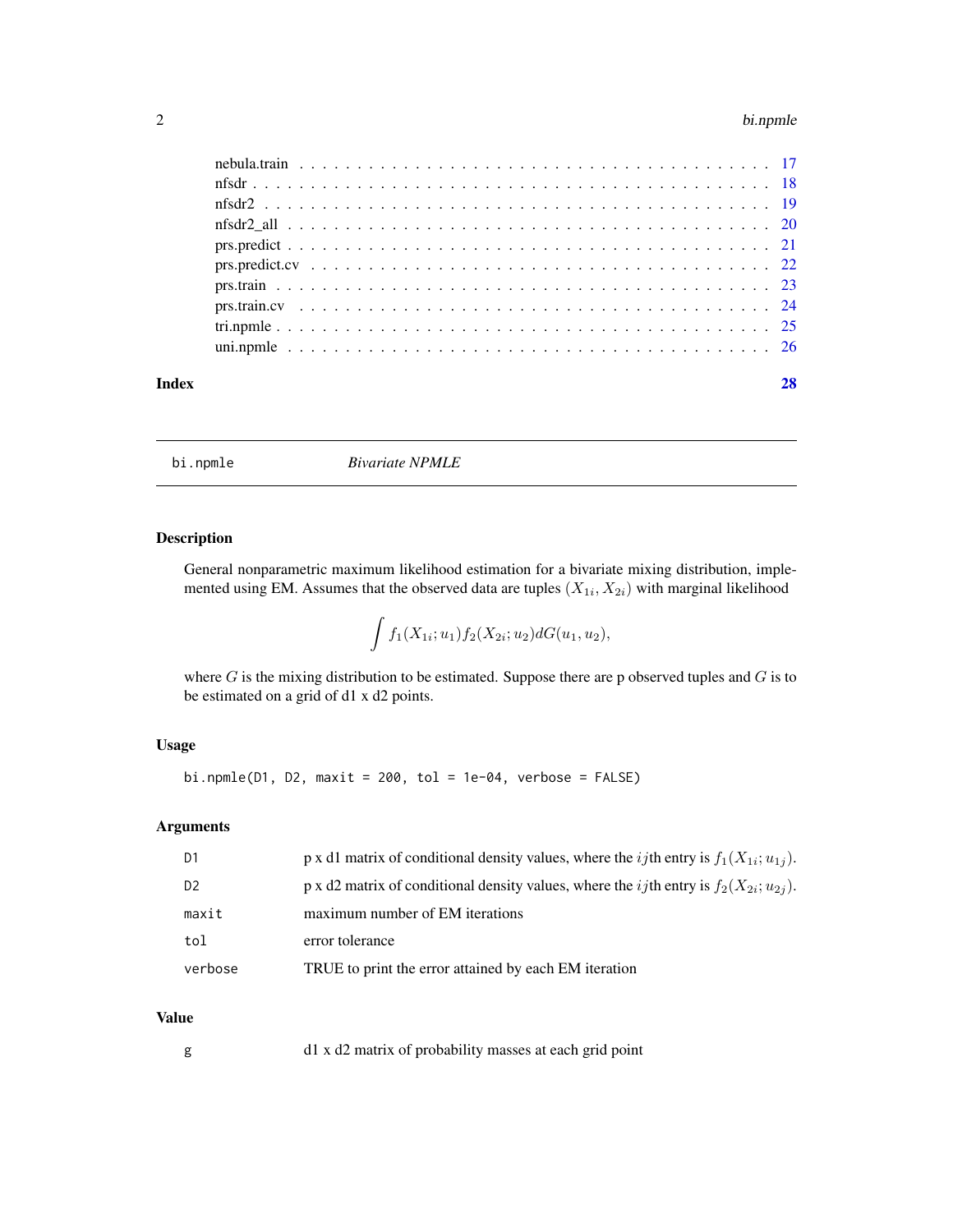#### <span id="page-2-0"></span>expit 3

## Examples

```
## generate parameters from mixing distribution
p \le -1000;
set.seed(1); theta1 <- rnorm(p); theta2 <- -theta1+rnorm(p);
## generate observed variables
X1 \leftarrow \text{norm}(p,\text{theta1},1); X2 \leftarrow \text{norm}(p,\text{theta2},1);## set grid points
d1 <- 25; d2 <- 30;
Theta1 \leq seq(min(X1), max(X1), length=d1);
Theta2 \leq seq(min(X2), max(X2), length=d2);
## calculate D matrices
D1 <- outer(X1,Theta1,function(x,y){
  dnorm(x,y,1);
});
D2 \leq outer(X2, Theta2, function(x, y){
  dnorm(x, y, 1);});
## fit npmle
g <- bi.npmle(D1,D2);
contour(Theta1,Theta2,g);
points(theta1,theta2);
```
expit *Expit function*

#### Description

Expit function

#### Usage

expit(x)

#### Arguments

x value between -infinity and infinity

#### Value

 $1/(1+exp(-x))$ 

#### Examples

 $x \le -1$ ; expit(x);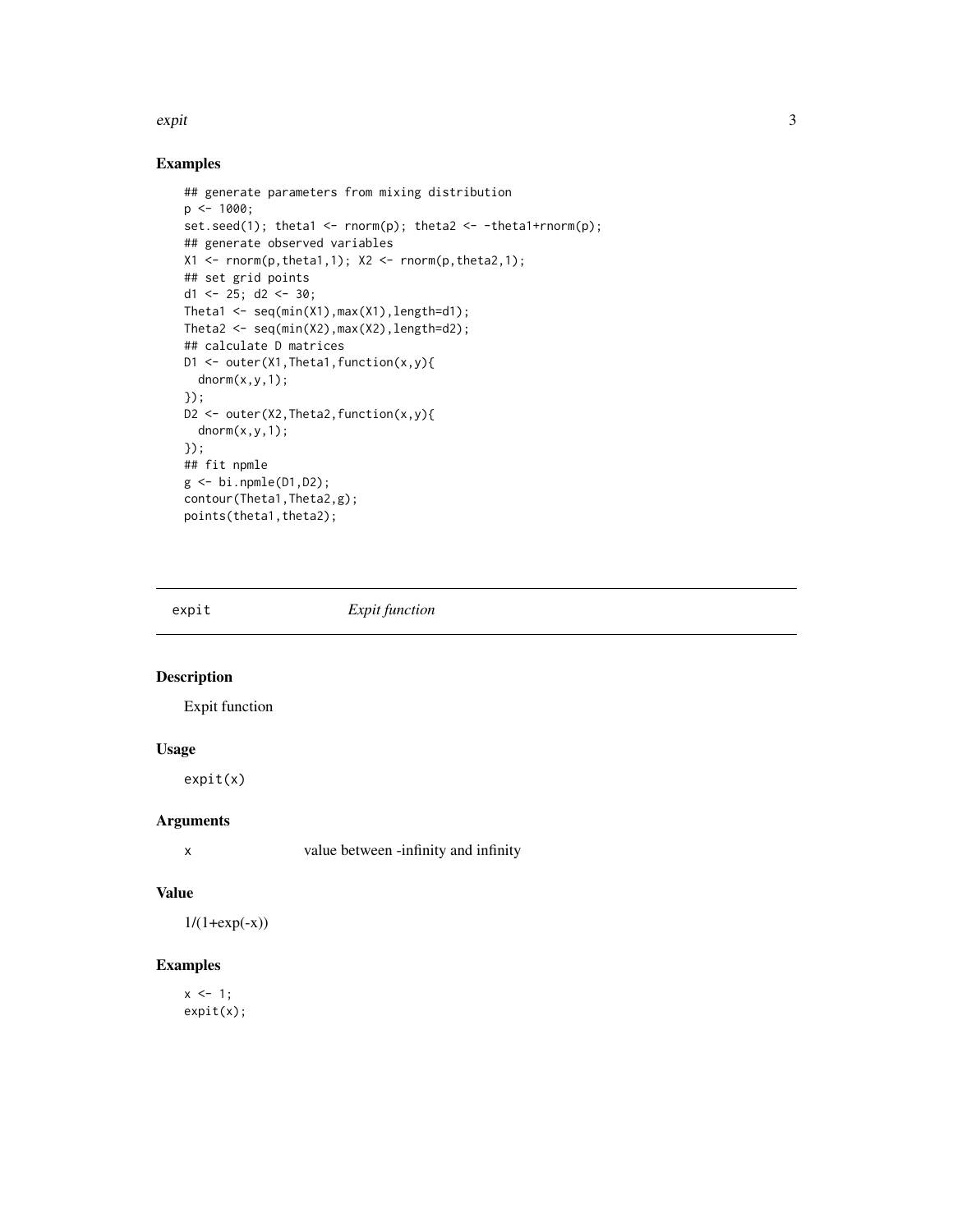#### <span id="page-3-0"></span>Description

Given two sequences of paired test statistics, tests whether the latent indicators of significance are positively dependent.

#### Usage

```
ldd(T1, T2, m1 = 1000, m2 = 1000, perm = 0, p1 = TRUE, p2 = TRUE,
  jitter = NULL)
```
#### Arguments

| T1, T2 | paired vectors of test statistics, both must be the same length; can be p-values or<br>otherwise; if not p-values, must be stochastically larger under the null |
|--------|-----------------------------------------------------------------------------------------------------------------------------------------------------------------|
| m1, m2 | search only up the m1th $(m2th)$ most significant test statistic in T1 $(T2)$ ; NULL<br>to search through all statistics                                        |
| perm   | the indices of T1 will be randomly permuted perm times; the permutation p-<br>value will be calculated as a fraction of perm+1                                  |
| p1, p2 | TRUE if T1 (T2) is a vector of p-values                                                                                                                         |
| jitter | NULL if no jittering is desired to resolve ties, otherwise a jitter of runif $(0,$ jitter)<br>will be added to all entries of T1 and T2                         |

#### Value

| <sup>D</sup> | value of the test statistic    |
|--------------|--------------------------------|
| p.perm       | permutation p-value            |
| p.asymp      | asymptotic approximate p-value |

#### Examples

## generate paired test statistics

```
p \le -10<sup>6</sup>; ## total number of pairs
X \leftarrow c(rep(\emptyset, p-3\emptyset), rep(1,1\emptyset),rep(2,1\emptyset),rep(3,1\emptyset));## X=0: no signal in either sequence of tests
## X=1: signal in sequence 1 only
## X=2: signal in sequence 2 only
## X=3: simultaneous signal
set.seed(1);
Z1 <- rnorm(p,0,1); Z1[X==1|X==3] <- rnorm(20,3,1);
Z2 \leq -\text{norm}(p, \emptyset, 1); \ Z2[X==2|X==3] \leq -\text{norm}(2\emptyset, 4, 1);## convert to p-value
P1 \leftarrow 2*pnorm(-abs(Z1));
P2 \leq 2*pnorm(-abs(Z2));
```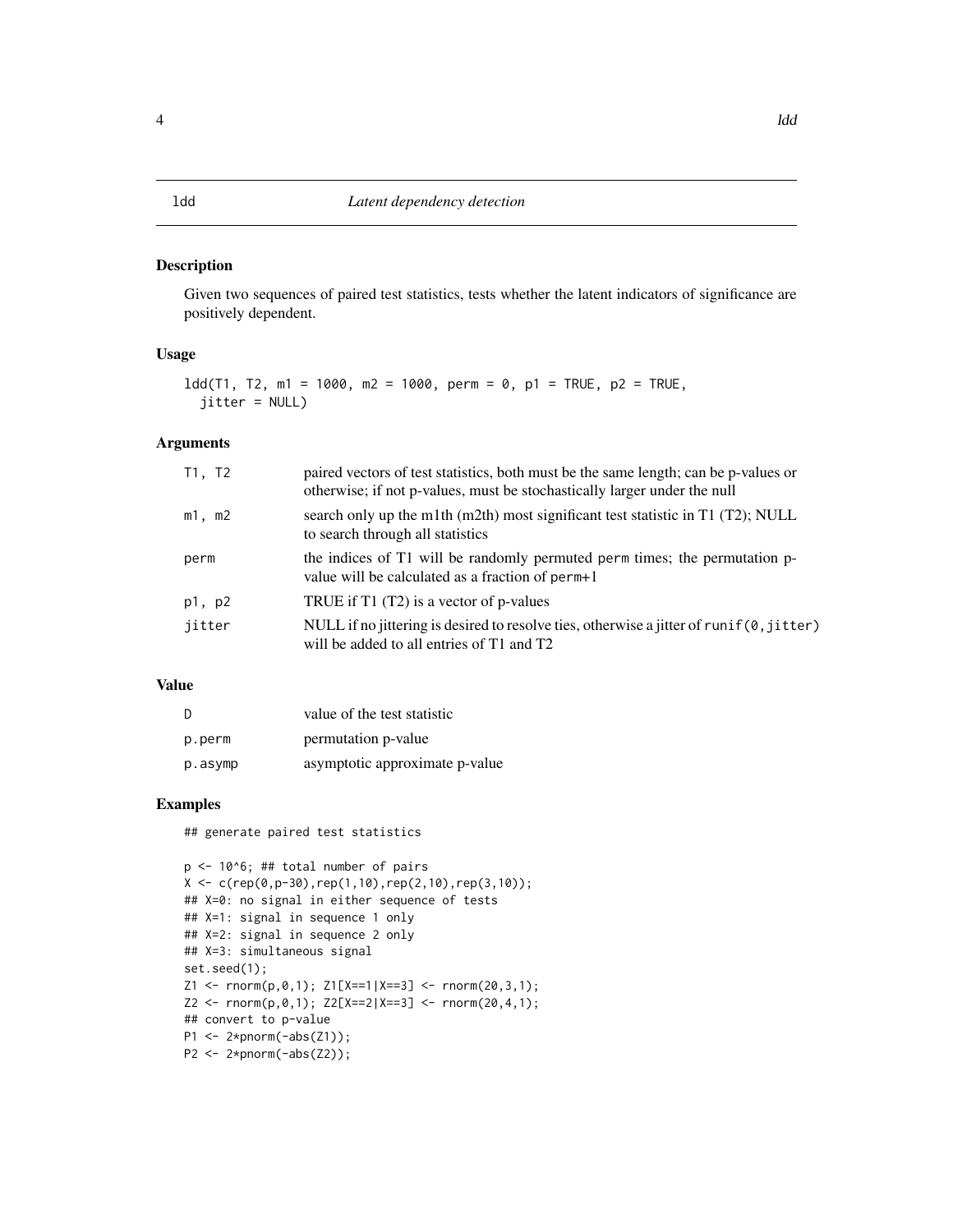#### <span id="page-4-0"></span>logit 5 and 5 and 5 and 5 and 5 and 5 and 5 and 5 and 5 and 5 and 5 and 5 and 5 and 5 and 5 and 5 and 5 and 5

```
## run different version of ldd()
out.pp <- ldd(P1,P2,perm=100);
out.zp <- ldd(abs(Z1),P2,p1=FALSE,perm=100);
out.pz <- ldd(P1,abs(Z2),p2=FALSE,perm=100);
out.zz <- ldd(abs(Z1),abs(Z2),p1=FALSE,p2=FALSE,perm=100);
```
#### logit *Logit function*

## Description

Logit function

#### Usage

logit(x)

#### Arguments

x value between 0 and 1

#### Value

 $log(x/(1-x))$ 

#### Examples

 $x \le -0.3$ ; logit(x);

| maxtes |  |
|--------|--|
|--------|--|

maxtest *Max test for detecting simultaneous signals*

#### Description

Given two sequences of paired test statistics, tests whether any simultaneous signals exist

#### Usage

maxtest(T1, T2)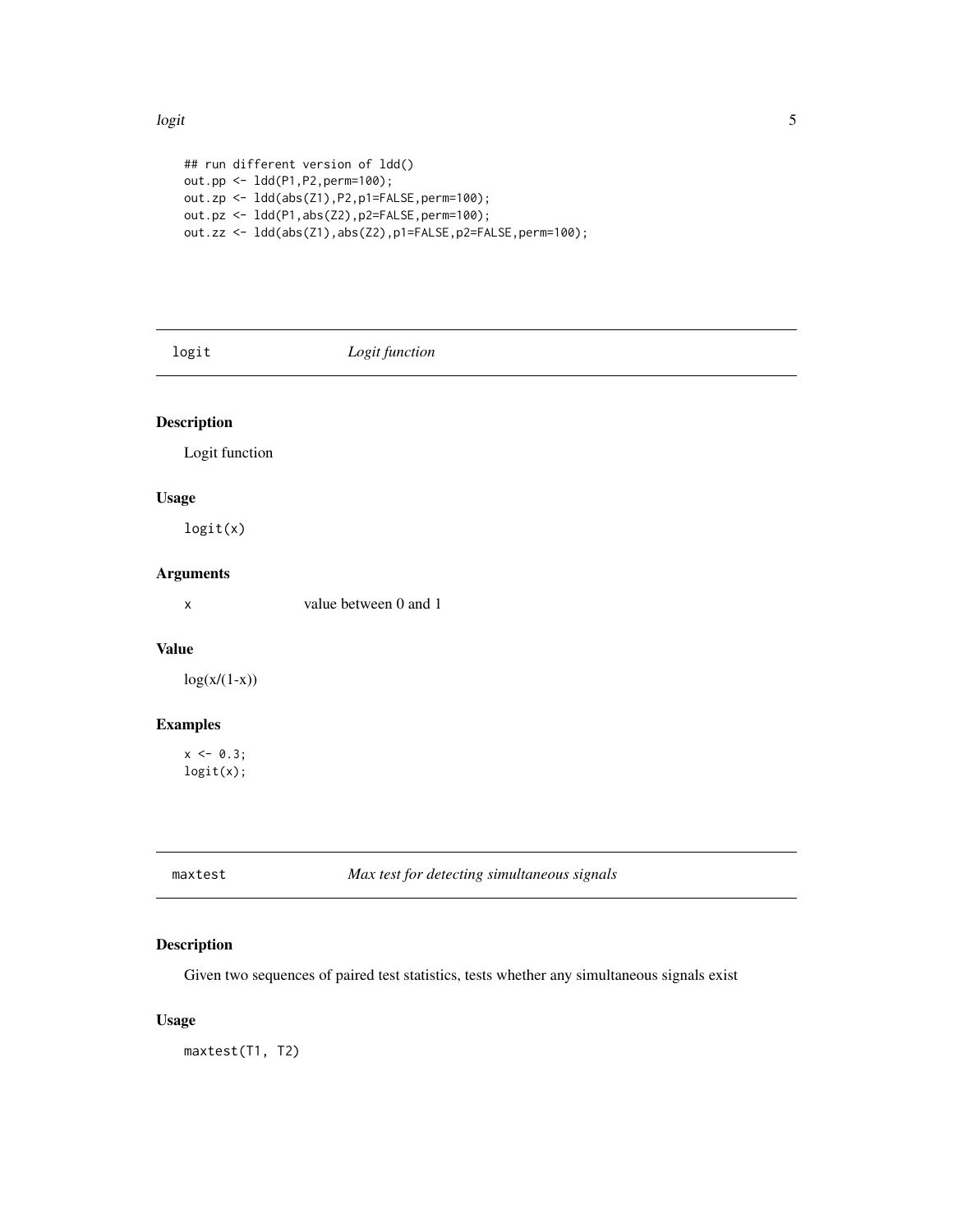#### <span id="page-5-0"></span>Arguments

| T1, T2 | paired vectors of test statistics, both must be the same length; must be stochasti- |
|--------|-------------------------------------------------------------------------------------|
|        | cally larger under the alternative than under the null; must contain only positive  |
|        | values                                                                              |

#### Value

| р | p-value                |
|---|------------------------|
| М | value of max statistic |

#### Examples

```
## generate paired test statistics
p <- 10^6; ## total number of pairs
X \leftarrow c(rep(\emptyset, p-3\emptyset), rep(1,1\emptyset),rep(2,1\emptyset),rep(3,1\emptyset));## X=0: no signal in either sequence of tests
## X=1: signal in sequence 1 only
## X=2: signal in sequence 2 only
## X=3: simultaneous signal
set.seed(1);
Z1 \leq -\text{rnorm}(p, \emptyset, 1); \ Z1[X==1|X==3] \leq -\text{rnorm}(2\emptyset, 3, 1);Z2 \leq -\text{norm}(p, \emptyset, 1); \ Z2[X == 2|X == 3] \leq -\text{norm}(2\emptyset, 4, 1);maxtest(abs(Z1),abs(Z2));
```

| neb.predict | Nonparametric empirical Bayes classifier without annotations; pre-<br>diction |
|-------------|-------------------------------------------------------------------------------|
|             |                                                                               |

#### Description

Nonparametric empirical Bayes classifier without annotations; prediction

#### Usage

```
neb.predict(newX, neb, P = NULL, cores = 1)
```
#### Arguments

| newX  | n x p matrix of additively coded genotypes to be predicted; IMPORTANT: must<br>be coded relative to the same allele as in the cases and controls |
|-------|--------------------------------------------------------------------------------------------------------------------------------------------------|
| neb   | output of neb.train()                                                                                                                            |
| P     | prevalence of cases in the testing set; if NULL, P is taken from the train object                                                                |
| cores | number of cores to use                                                                                                                           |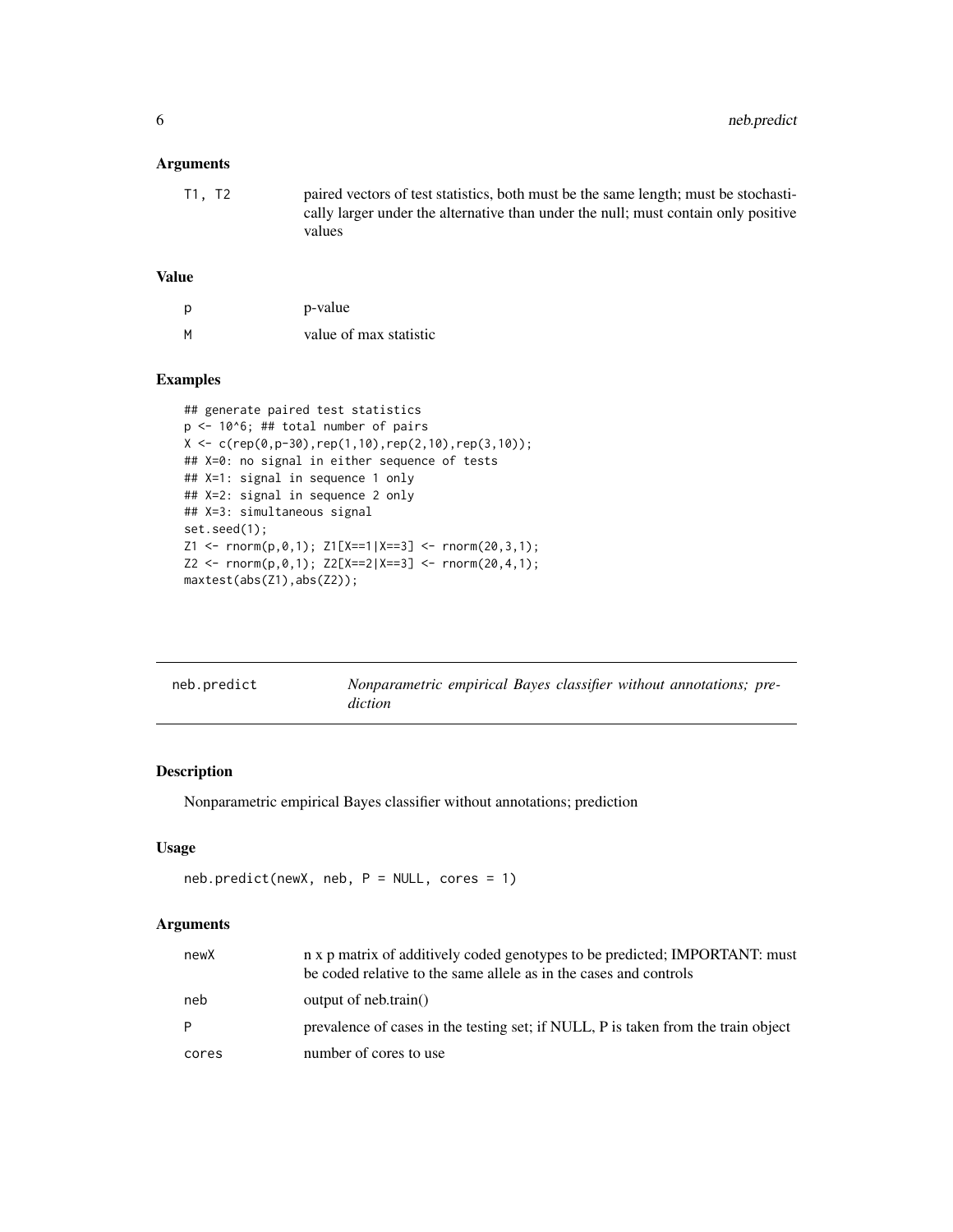#### <span id="page-6-0"></span>neb.train 7

#### Value

| 11    | 2 x p matrix of log-likelihoods, first row is from controls |
|-------|-------------------------------------------------------------|
| score | risk score                                                  |
| class | predicted class, $0=$ control, $1=$ case                    |

#### Examples

```
p <- 1000; ## number of snps
I <- rep(\emptyset, p); I[1:10] <- 1; ## which snps are causal
set.seed(1); pi \, 0 \le -r \, \text{unif}(p, 0.1, 0.5); ## control minor allele frequencies
set.seed(1); ors <- runif(sum(I),-1,1); ## odds ratios
pi1 < -pi0;
pi1[I==1] <- expit(ors+logit(pi0[I==1]));
## training data
n0 <- 100; ## number of controls
X0 <- t(replicate(n0,rbinom(p,2,pi0))); ## controls
n1 <- 50; ## number of cases
X1 <- t(replicate(n1,rbinom(p,2,pi1))); ## cases
neb <- neb.train(colMeans(X0)/2,colMeans(X1)/2,n0,n1,d=c(20,25));
## testing data
newX <- rbind(t(replicate(n0,rbinom(p,2,pi0))),
               t(replicate(n1,rbinom(p,2,pi1))));
newY <- c(rep(0,n0),rep(1,n1));
Yhat <- neb.predict(newX,neb);
mean(abs(newY-Yhat$class));
```

| neb.train |  |  |
|-----------|--|--|
|           |  |  |
|           |  |  |
|           |  |  |

*Nonparametric empirical Bayes classifier without annotations; training*

#### Description

Treats the control and case minor allele frequencies as random tuples from a bivariate prior distribution G and then estimates the optimal Bayesian classifier given G. Nonparametric maximum likelihood is used as a plug-in estimator for G.

#### Usage

```
neb.train(pi0, pi1, n0, n1, d = 25, maxit = 200, tol = 1e-04,
  verbose = FALSE)
```
#### Arguments

| pi0, pi1 | p x 1 vectors of control and case minor allele frequencies, respectively; IMPOR-<br>TANT: must be relative to the same allele in both cases and controls |
|----------|----------------------------------------------------------------------------------------------------------------------------------------------------------|
| n0. n1   | number of controls and number of cases, respectively                                                                                                     |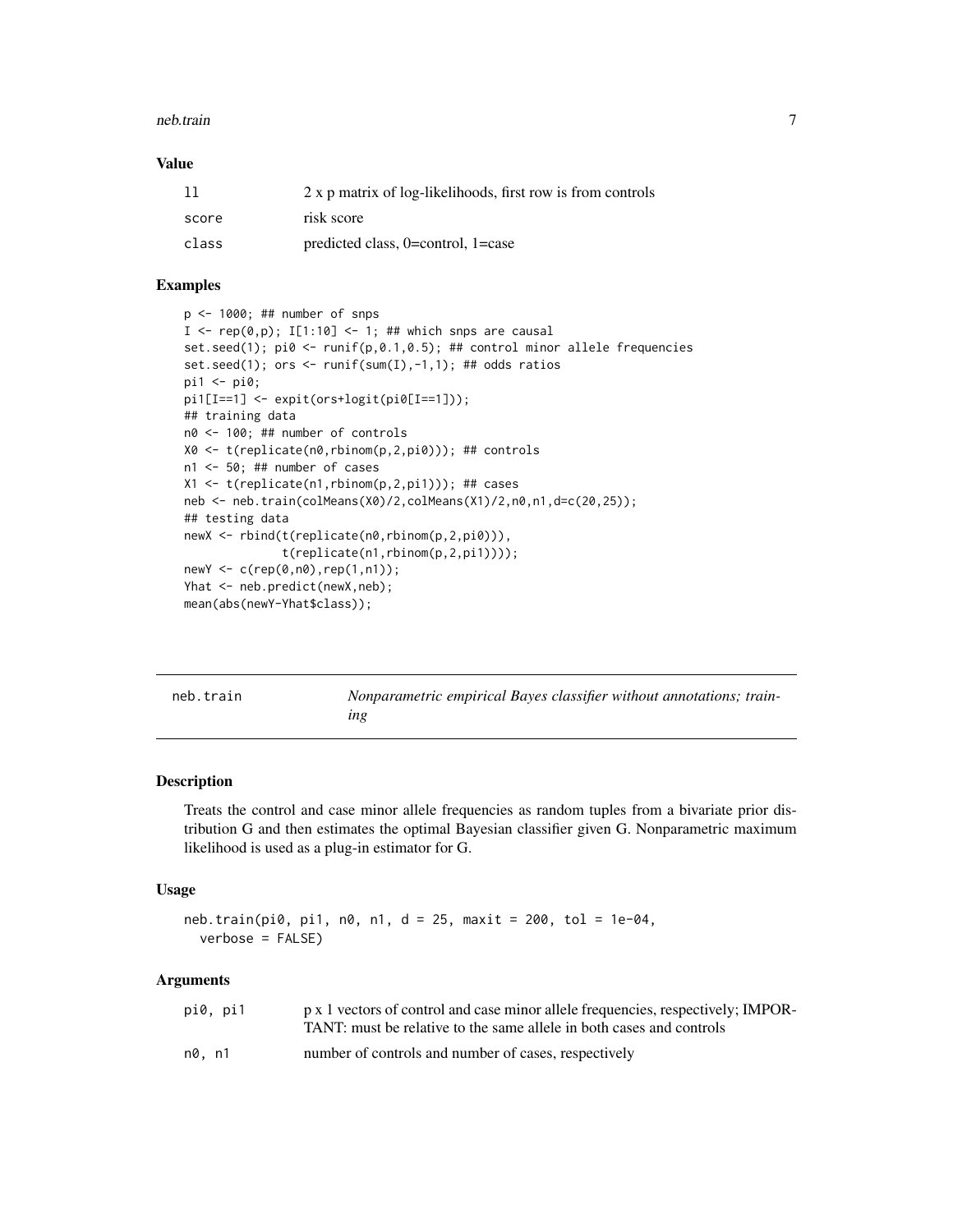<span id="page-7-0"></span>

|         | if a single number, G is estimated on a d x d grid; if a two-component vector<br>$(d0,d1)$ , G is estimated on a d0 x d1 grid |
|---------|-------------------------------------------------------------------------------------------------------------------------------|
| maxit   | maximum number of EM iterations                                                                                               |
| tol     | error tolerance                                                                                                               |
| verbose | TRUE to print the error attained by each EM iteration                                                                         |

#### Value

| Pi0 | grid points for estimating the distribution of the control minor allele frequencies |
|-----|-------------------------------------------------------------------------------------|
| Pi1 | grid points for estimating the distribution of the case minor allele frequencies    |
| D0  | conditional density matrix for controls                                             |
| D1  | conditional density matrix for cases                                                |
| g   | estimated mixing probability mass function                                          |
| P   | proportion of cases                                                                 |
|     |                                                                                     |

#### Examples

```
p <- 1000; ## number of snps
I \leftarrow \text{rep}(\emptyset, p); I[1:10] \leftarrow 1; ## which snps are causal
set.seed(1); pi0 <- runif(p,0.1,0.5); ## control minor allele frequencies
set.seed(1); ors <- runif(sum(I),-1,1); ## odds ratios
pi1 <- pi0;
pi1[I==1] <- expit(ors+logit(pi0[I==1]));
## training data
n0 <- 100; ## number of controls
X0 <- t(replicate(n0,rbinom(p,2,pi0))); ## controls
n1 <- 50; ## number of cases
X1 <- t(replicate(n1,rbinom(p,2,pi1))); ## cases
neb <- neb.train(colMeans(X0)/2,colMeans(X1)/2,n0,n1,d=c(20,25));
contour(neb$Pi0,neb$Pi1,neb$g);
points(pi0,pi1);
```

| nebula.bin.predict | Nonparametric empirical Bayes classifier using latent annotations: |
|--------------------|--------------------------------------------------------------------|
|                    | binary indicators; prediction                                      |

#### Description

Nonparametric empirical Bayes classifier using latent annotations: binary indicators; prediction

#### Usage

```
nebula.bin.predict(newX, nebula, P = NULL, cores = 1)
```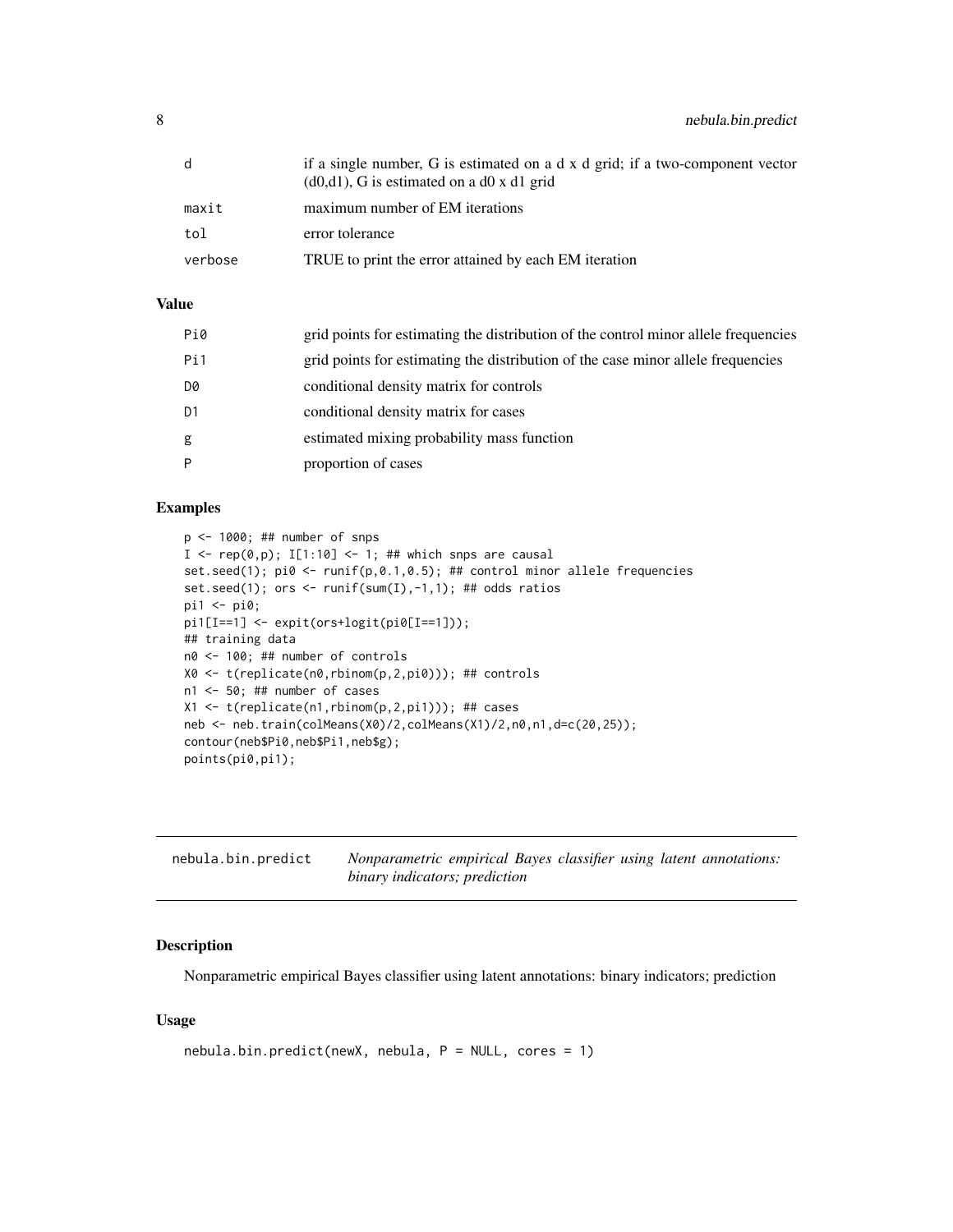#### <span id="page-8-0"></span>nebula.bin.train 9

#### Arguments

| newX   | n x p matrix of additively coded genotypes to be predicted; IMPORTANT: must<br>be coded relative to the same allele as in the cases and controls |
|--------|--------------------------------------------------------------------------------------------------------------------------------------------------|
| nebula | output of nebula.chisq.train()                                                                                                                   |
| P      | prevalence of cases in the testing set; if NULL, P is taken from the train object                                                                |
| cores  | number of cores to use                                                                                                                           |

#### Value

|       | 2 x p matrix of log-likelihoods, first row is from controls |
|-------|-------------------------------------------------------------|
| score | risk score                                                  |
| class | predicted class, $0$ =control, $1$ =case                    |

#### Examples

```
p <- 1000; ## number of snps
I \leq rep(0,p); I[1:10] \leq 1; ## which snps are causal
set.seed(1); pi0 \le -\text{runif}(p,0.1,0.5); ## control minor allele frequencies
set.seed(1); ors <- runif(sum(I),-1,1); ## odds ratios
pi1 <- pi0;
pi1[I==1] <- expit(ors+logit(pi0[I==1]));
set.seed(1); lam <- rep(\emptyset, p); lam[I==1] <- rchisq(sum(I==1), 1, 25); ## ncps
## training data
n0 <- 100; ## number of controls
X0 <- t(replicate(n0,rbinom(p,2,pi0))); ## controls
n1 <- 50; ## number of cases
X1 <- t(replicate(n1,rbinom(p,2,pi1))); ## cases
T <- rchisq(p,1,lam); ## chi-square statistics
nebula <- nebula.bin.train(colMeans(X0)/2,colMeans(X1)/2,n0,n1,I,d=c(20,25));
## testing data
newX <- rbind(t(replicate(n0,rbinom(p,2,pi0))),
              t(replicate(n1,rbinom(p,2,pi1))));
newY <- c(rep(0,n0),rep(1,n1));
Yhat <- nebula.bin.predict(newX,nebula);
mean(abs(newY-Yhat$class));
```

| nebula.bin.train | Nonparametric empirical Bayes classifier using latent annotations: |  |  |  |
|------------------|--------------------------------------------------------------------|--|--|--|
|                  | binary indicators; training                                        |  |  |  |

#### Description

Assumes that binary indicators for each SNP are available; e.g. indicate whether the SNP is an eQTL. Treats the true control and case minor allele frequencies for SNPs with indicators equal to 0 and 1 as random triples from bivariate prior distributions G0 and G1, and estimates the optimal Bayesian classifier given G0 and G1. Nonparametric maximum likelihood is used as a plug-in estimator for G0 and G1.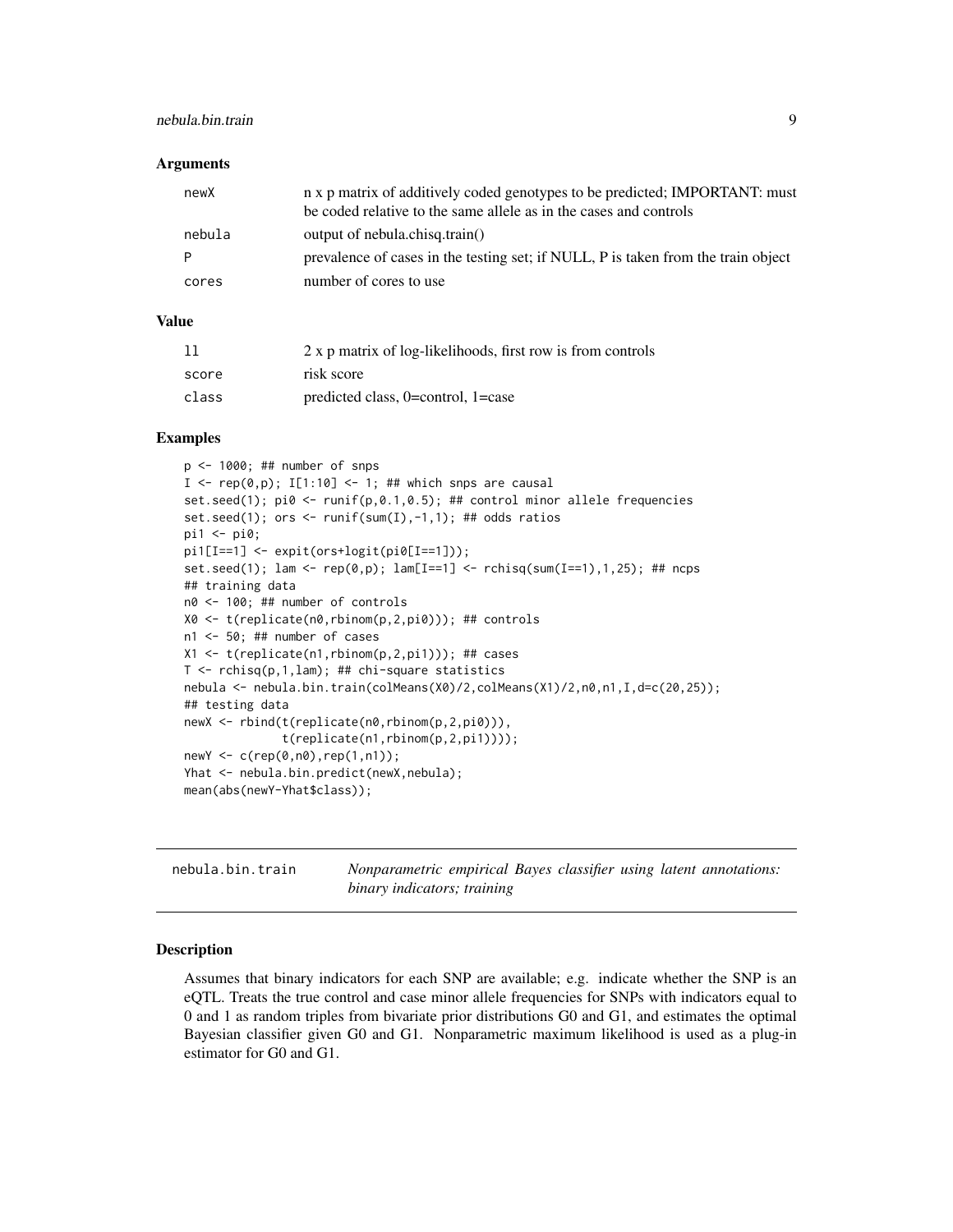#### Usage

```
nebula.bin.train(pi0, pi1, n0, n1, I, d = 25, maxit = 200,
  tol = 1e-04, verbose = FALSE)
```
#### Arguments

| pi0, pi1    | p x 1 vectors of control and case minor allele frequencies, respectively; IMPOR-<br>TANT: must be relative to the same allele in both cases and controls |
|-------------|----------------------------------------------------------------------------------------------------------------------------------------------------------|
| n0, n1      | number of controls and number of cases, respectively                                                                                                     |
| $\mathbf I$ | p x 1 vector of binary indicators                                                                                                                        |
| d           | if a single number, G0 and G1 are estimated on d x d grids; if a two-component<br>vector $(d0,d1)$ , G0 and G1 are estimated on d0 x d1 grids            |
| maxit       | maximum number of EM iterations                                                                                                                          |
| tol         | error tolerance                                                                                                                                          |
| verbose     | TRUE to print the error attained by each EM iteration                                                                                                    |
|             |                                                                                                                                                          |

#### Value

| neb0 | output of neb.train using only SNPs with $I = 0$ |
|------|--------------------------------------------------|
| neb1 | output of neb.train using only SNPs with $I = 1$ |
|      | binary indicator                                 |

#### Examples

```
p <- 1000; ## number of snps
I \leftarrow \text{rep}(\emptyset, p); I[1:10] \leftarrow 1; ## which snps are causal
set.seed(1); pi \, 8 <- runif(p, 0.1, 0.5); ## control minor allele frequencies
set.seed(1); ors \le runif(sum(I),-1,1); ## odds ratios
pi1 <- pi0;
pi1[I==1] <- expit(ors+logit(pi0[I==1]));
set.seed(1); lam <- rep(0,p); lam[I==1] <- rchisq(sum(I==1),1,25); ## ncps
## training data
n0 <- 100; ## number of controls
X0 <- t(replicate(n0,rbinom(p,2,pi0))); ## controls
n1 <- 50; ## number of cases
X1 \leftarrow t(replicate(n1,rbinom(p,2,pi1))); ## cases
T <- rchisq(p,1,lam); ## chi-square statistics
nebula <- nebula.bin.train(colMeans(X0)/2,colMeans(X1)/2,n0,n1,I,d=c(20,25));
par(mfrow=c(1,2));
contour(nebula$neb0$Pi0,nebula$neb0$Pi1,apply(nebula$neb0$g,c(1,2),sum));
points(pi0[I==0],pi1[I==0]);
contour(nebula$neb1$Pi0,nebula$neb1$Pi1,apply(nebula$neb1$g,c(1,2),sum));
points(pi0[I==1],pi1[I==1]);
```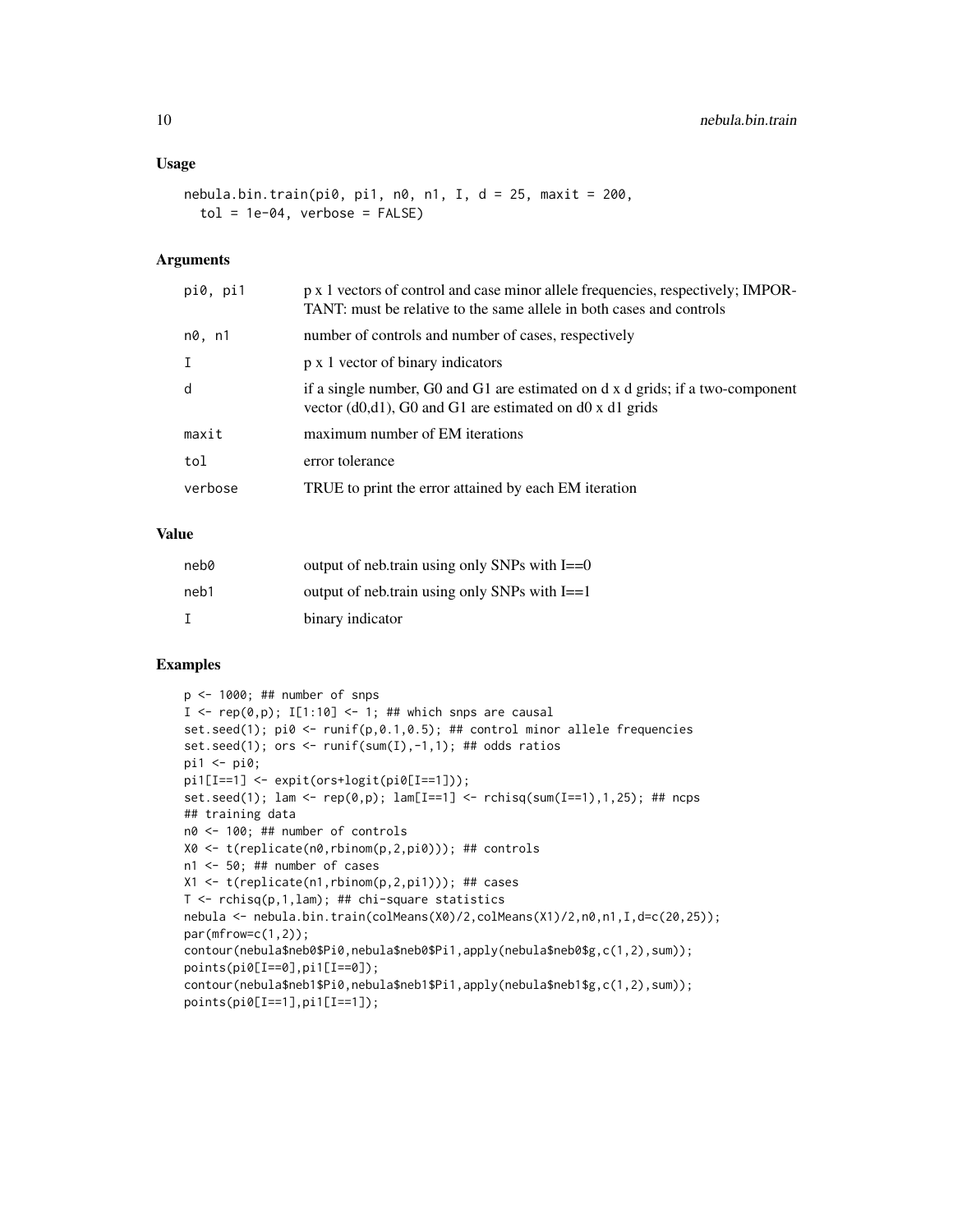<span id="page-10-0"></span>nebula.chisq.bin.predict

*Nonparametric empirical Bayes classifier using latent annotations: chi-square test statistics and binary indicators; prediction*

#### Description

Nonparametric empirical Bayes classifier using latent annotations: chi-square test statistics and binary indicators; prediction

#### Usage

```
nebula.chisq.bin.predict(newX, nebula, P = NULL, cores = 1)
```
#### Arguments

| newX   | n x p matrix of additively coded genotypes to be predicted; IMPORTANT: must<br>be coded relative to the same allele as in the cases and controls |
|--------|--------------------------------------------------------------------------------------------------------------------------------------------------|
| nebula | output of nebula.chisq.train()                                                                                                                   |
| P      | prevalence of cases in the testing set; if NULL, P is taken from the train object                                                                |
| cores  | number of cores to use                                                                                                                           |

#### Value

| 11    | 2 x p matrix of log-likelihoods, first row is from controls |
|-------|-------------------------------------------------------------|
| score | risk score                                                  |
| class | predicted class, $0=$ control, $1=$ case                    |
| -11   | 2 x p matrix of log-likelihoods, first row is from controls |
| score | risk score                                                  |
| class | predicted class, 0=control, 1=case                          |

#### Examples

```
p \le -1000; ## number of snps
I \leq rep(0,p); I[1:10] \leq 1; ## which snps are causal
set.seed(1); pi0 <- runif(p,0.1,0.5); ## control minor allele frequencies
set.seed(1); ors <- runif(sum(I),-1,1); ## odds ratios
pi1 <- pi0;
pi1[I==1] <- expit(ors+logit(pi0[I==1]));
set.seed(1); lam <- rep(\emptyset, p); lam[I==1] <- rchisq(sum(I==1), 1, 25); ## ncps
## training data
n0 <- 100; ## number of controls
X0 <- t(replicate(n0,rbinom(p,2,pi0))); ## controls
n1 <- 50; ## number of cases
X1 <- t(replicate(n1,rbinom(p,2,pi1))); ## cases
T <- rchisq(p,1,lam); ## chi-square statistics
```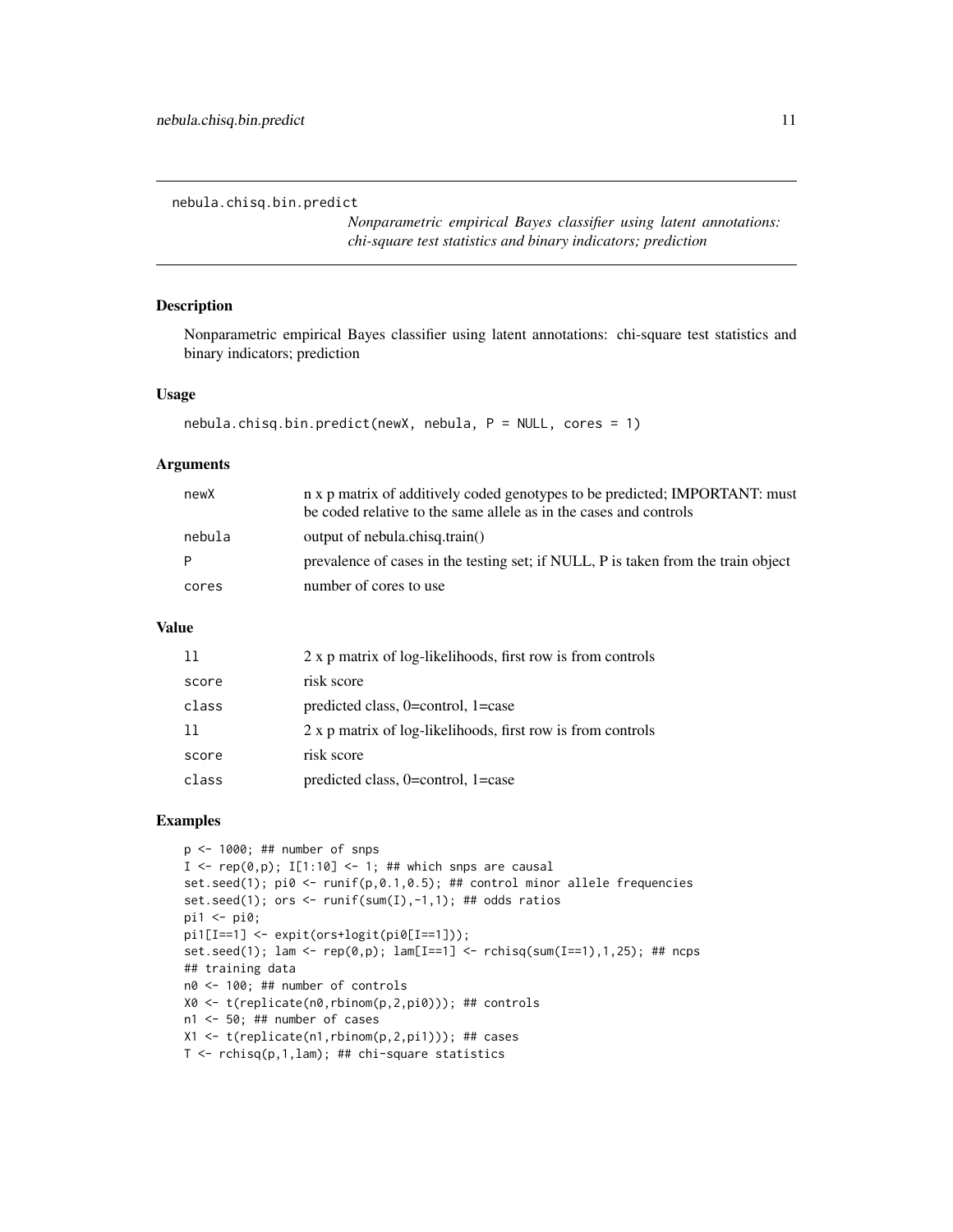```
nebula <- nebula.chisq.bin.train(colMeans(X0)/2,colMeans(X1)/2,n0,n1,T,I,d=c(10,12,14));
## testing data
newX <- rbind(t(replicate(n0,rbinom(p,2,pi0))),
              t(replicate(n1,rbinom(p,2,pi1))));
newY <- c(rep(0,n0),rep(1,n1));
Yhat <- nebula.chisq.bin.predict(newX,nebula);
mean(abs(newY-Yhat$class));
```
nebula.chisq.bin.train

*Nonparametric empirical Bayes classifier using latent annotations: chi-square test statistics and binary indicators; training*

#### Description

Assumes that chi-square test statistics for each SNP are available from another study, and binary indicators for each SNP are available as well. Treats the true control and case minor allele frequencies and the chi-square non-centrality parameters as random triples from a bivariate prior distribution G0 for SNPs with indicators 0, and from G1 for SNPs with indicators equal to 1. Estimates the optimal Bayesian classifier given G. Nonparametric maximum likelihood is used as a plug-in estimator for G.

#### Usage

```
nebula.chisq.bin.train(pi0, pi1, n0, n1, T, I, d = 25, maxit = 200,
  tol = 1e-04, verbose = FALSE)
```
#### Arguments

| pi0, pi1 | p x 1 vectors of control and case minor allele frequencies, respectively; IMPOR-<br>TANT: must be relative to the same allele in both cases and controls     |
|----------|--------------------------------------------------------------------------------------------------------------------------------------------------------------|
| n0, n1   | number of controls and number of cases, respectively                                                                                                         |
|          | p x 1 vector of chi-square test statistics                                                                                                                   |
|          | p x 1 vector of binary indicators                                                                                                                            |
| d        | if a single number, G0 and G1 are estimated on $dx$ d $x$ d grids; if a three-<br>component vector (d0,d1,dt), G0 and G1 are estimated on d0 x d1 x dt grids |
| maxit    | maximum number of EM iterations                                                                                                                              |
| tol      | error tolerance                                                                                                                                              |
| verbose  | TRUE to print the error attained by each EM iteration                                                                                                        |

| nebula0 | output of nebula.chisq.train using only SNPs with $I = 0$ |
|---------|-----------------------------------------------------------|
| nebula1 | output of nebula.chisq.train using only SNPs with $I = 1$ |
|         | binary indicator                                          |

<span id="page-11-0"></span>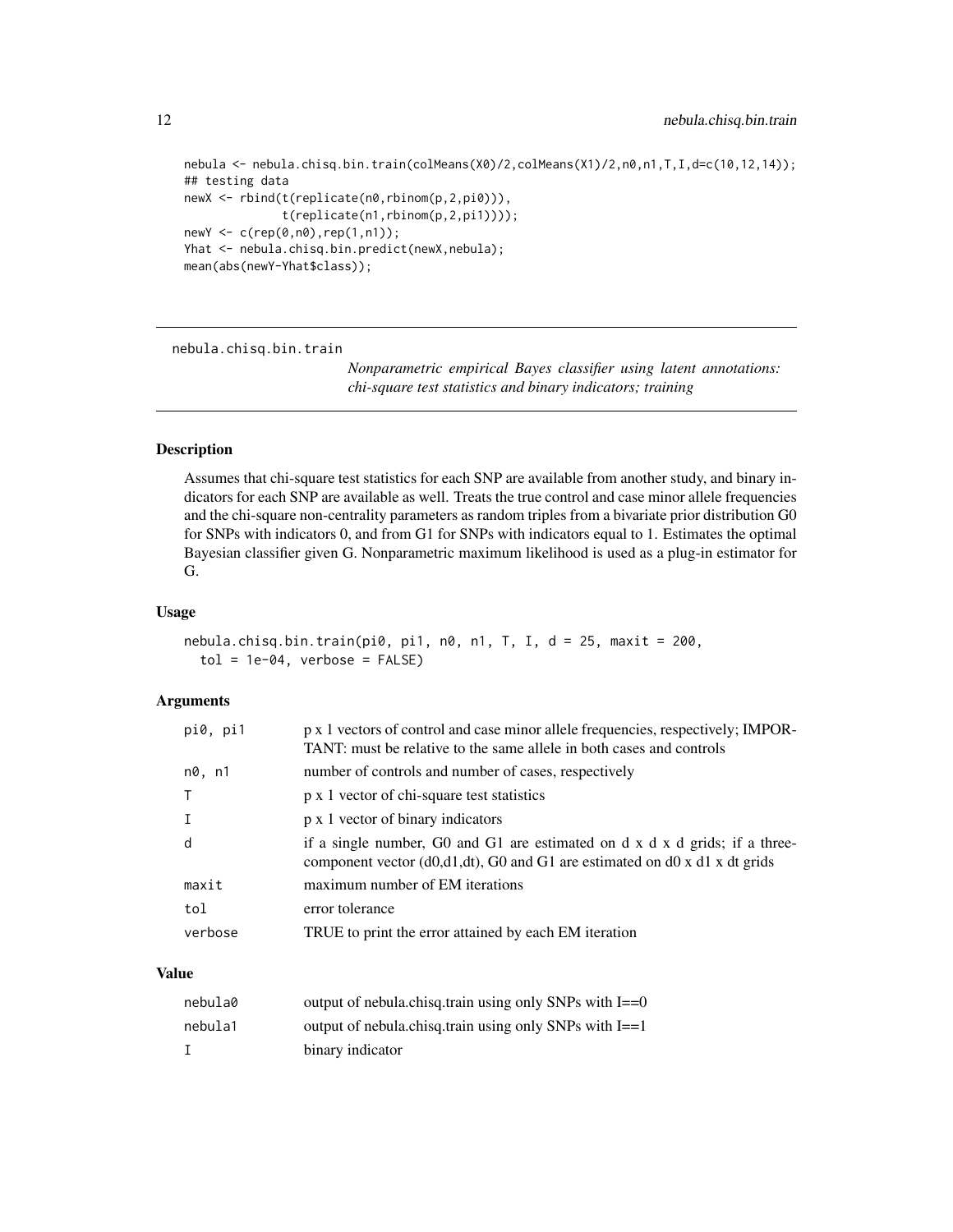#### <span id="page-12-0"></span>nebula.chisq.predict 13

#### Examples

```
p \le -1000; ## number of snps
I \leq -\text{rep}(\emptyset, p); I[1:10] \leq -1; ## which snps are causal
set.seed(1); pi0 <- runif(p,0.1,0.5); ## control minor allele frequencies
set.seed(1); ors \le runif(sum(I),-1,1); ## odds ratios
pi1 <- pi0;
pi1[I==1] <- expit(ors+logit(pi0[I==1]));
set.seed(1); lam <- rep(\emptyset, p); lam[I==1] <- rchisq(sum(I==1), 1, 25); ## ncps## training data
n0 <- 100; ## number of controls
X0 <- t(replicate(n0,rbinom(p,2,pi0))); ## controls
n1 <- 50; ## number of cases
X1 <- t(replicate(n1,rbinom(p,2,pi1))); ## cases
T \leftarrow rchisq(p,1,lam); ## chi-square statistics
nebula <- nebula.chisq.bin.train(colMeans(X0)/2,colMeans(X1)/2,n0,n1,T,I,d=c(10,15,20));
par(mfrow=c(2,3));
contour(nebula$nebula0$Pi0,nebula$nebula0$Pi1,apply(nebula$nebula0$g,c(1,2),sum));
points(pi0[I==0],pi1[I==0]);
contour(nebula$nebula0$Pi0,nebula$nebula0$Lam,apply(nebula$nebula0$g,c(1,3),sum));
points(pi0[I==0],lam[I==0]);
contour(nebula$nebula0$Pi1,nebula$nebula0$Lam,apply(nebula$nebula0$g,c(2,3),sum));
points(pi1[I==0],lam[I==0]);contour(nebula$nebula1$Pi0,nebula$nebula1$Pi1,apply(nebula$nebula1$g,c(1,2),sum));
points(pi0[I==1],pi1[I==1]);
contour(nebula$nebula1$Pi0,nebula$nebula1$Lam,apply(nebula$nebula1$g,c(1,3),sum));
points(pi0[I==1],lam[I==1]);
contour(nebula$nebula1$Pi1,nebula$nebula1$Lam,apply(nebula$nebula1$g,c(2,3),sum));
points(pi1[I==1],lam[I==1]);
```
nebula.chisq.predict *Nonparametric empirical Bayes classifier using latent annotations: chi-square test statistics; prediction*

#### **Description**

Nonparametric empirical Bayes classifier using latent annotations: chi-square test statistics; prediction

#### Usage

```
nebula.chisq.predict(newX, nebula, P = NULL, cores = 1)
```
#### Arguments

| newX   | n x p matrix of additively coded genotypes to be predicted; IMPORTANT: must<br>be coded relative to the same allele as in the cases and controls |
|--------|--------------------------------------------------------------------------------------------------------------------------------------------------|
| nebula | output of nebula.chisq.train()                                                                                                                   |
| P      | prevalence of cases in the testing set; if NULL, P is taken from the train object                                                                |
| cores  | number of cores to use                                                                                                                           |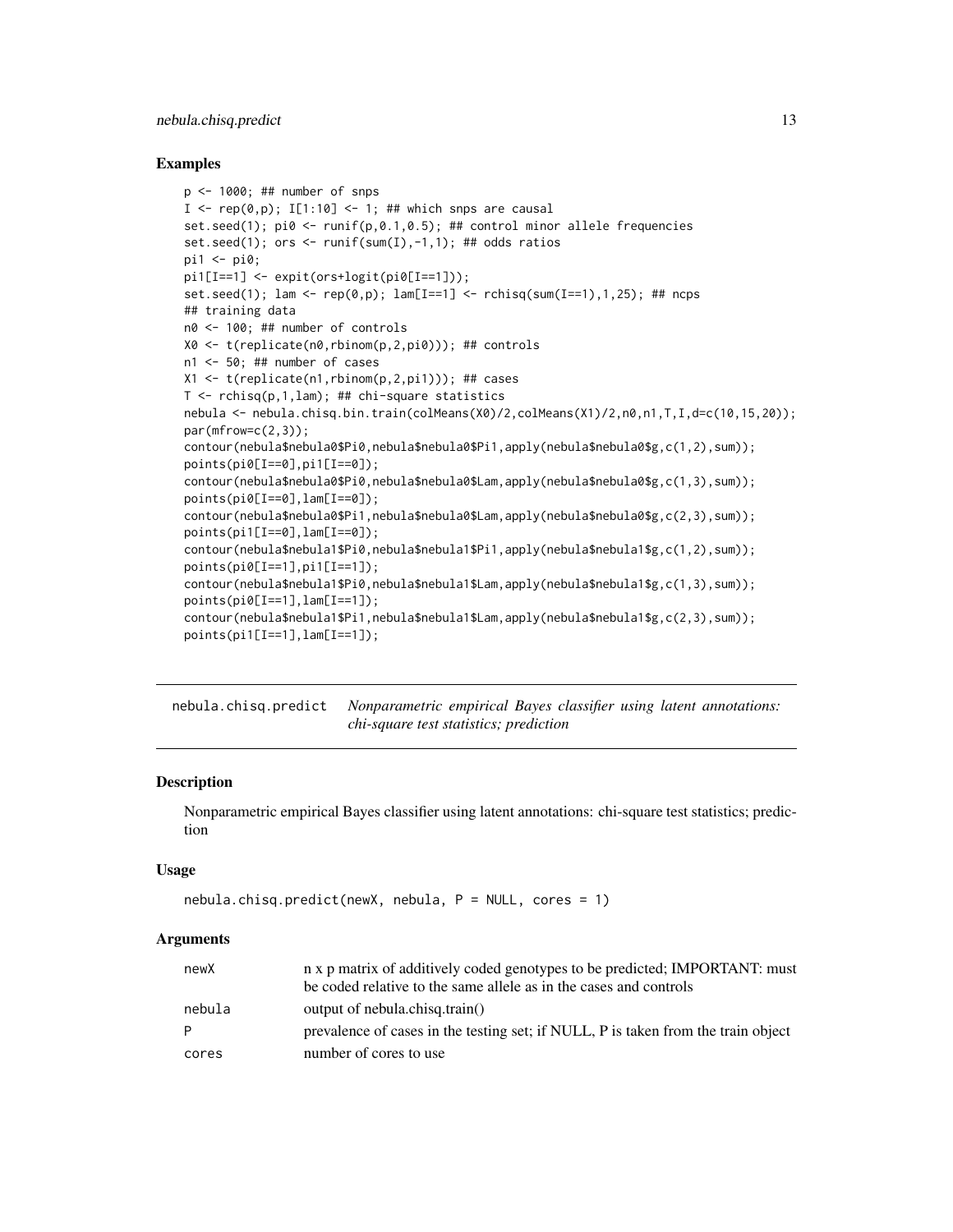#### <span id="page-13-0"></span>Value

| 11    | 2 x p matrix of log-likelihoods, first row is from controls |
|-------|-------------------------------------------------------------|
| score | risk score                                                  |
| class | predicted class, $0=$ control, $1=$ case                    |

#### Examples

```
p <- 1000; ## number of snps
I \leq rep(0,p); I[1:10] \leq 1; ## which snps are causal
set.seed(1); pi0 <- runif(p, 0.1, 0.5); ## control minor allele frequencies
set.seed(1); ors <- runif(sum(I),-1,1); ## odds ratios
pi1 <- pi0;
pi1[I==1] <- expit(ors+logit(pi0[I==1]));
set.seed(1); lam <- rep(\emptyset, p); lam[I==1] <- rchisq(sum(I==1), 1, 50); ## ncps
## training data
n0 <- 100; ## number of controls
X0 <- t(replicate(n0,rbinom(p,2,pi0))); ## controls
n1 <- 50; ## number of cases
X1 <- t(replicate(n1,rbinom(p,2,pi1))); ## cases
T <- rchisq(p,1,lam); ## chi-square statistics
nebula <- nebula.chisq.train(colMeans(X0)/2,colMeans(X1)/2,n0,n1,T,d=c(10,12,14));
## testing data
newX <- rbind(t(replicate(n0,rbinom(p,2,pi0))),
              t(replicate(n1,rbinom(p,2,pi1))));
newY <- c(rep(0,n0),rep(1,n1));
Yhat <- nebula.chisq.predict(newX,nebula);
mean(abs(newY-Yhat$class));
```
nebula.chisq.train *Nonparametric empirical Bayes classifier using latent annotations: chi-square test statistics; training*

#### Description

Assumes that chi-square test statistics for each SNP are available from another study. Treats the true control and case minor allele frequencies and the chi-square non-centrality parameters as random triples from a bivariate prior distribution G, and estimates the optimal Bayesian classifier given G. Nonparametric maximum likelihood is used as a plug-in estimator for G.

#### Usage

```
nebula.chisq.train(pi0, pi1, n0, n1, T, d = 25, maxit = 200,tol = 1e-04, verbose = FALSE)
```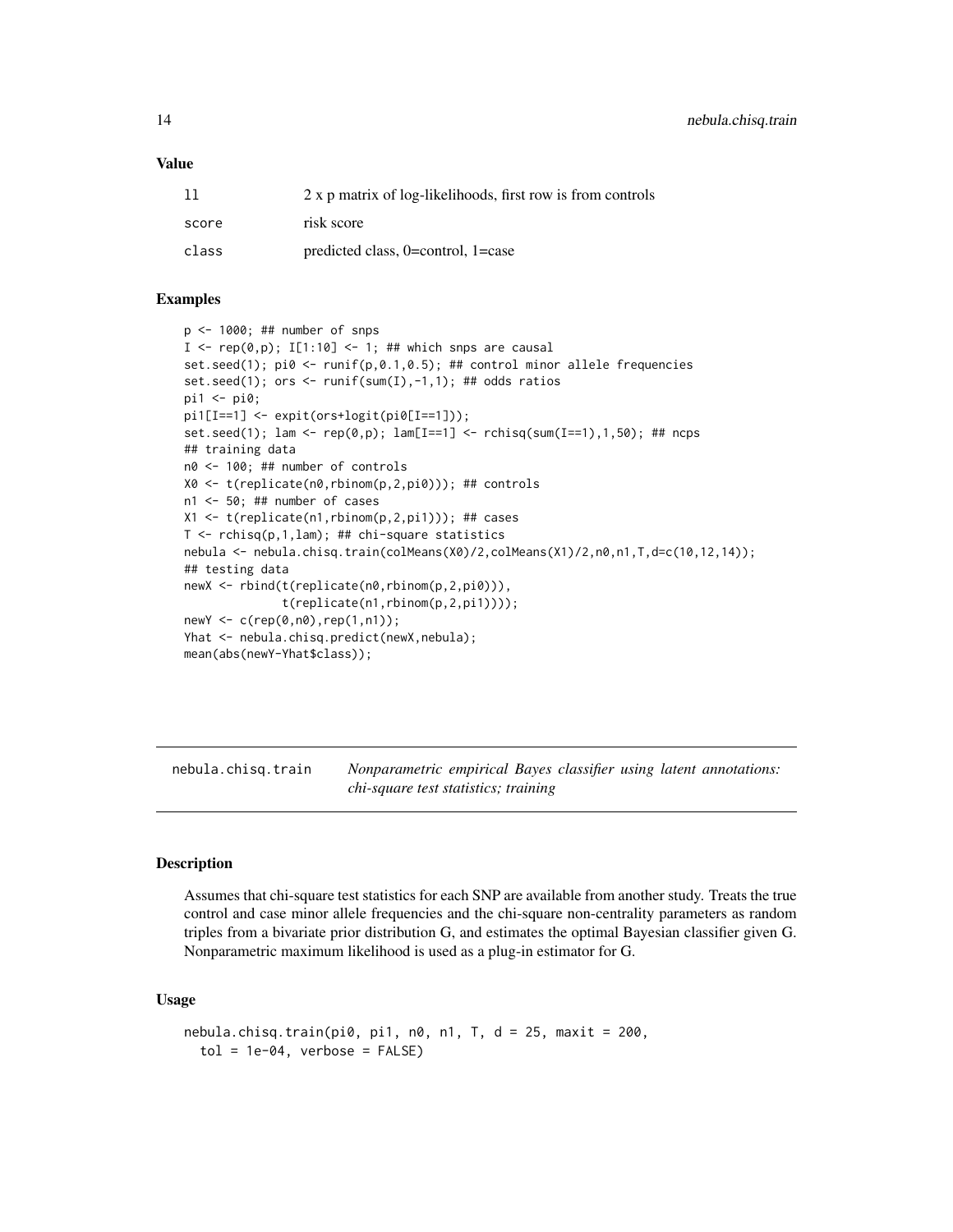#### Arguments

| pi0, pi1 | p x 1 vectors of control and case minor allele frequencies, respectively; IMPOR-<br>TANT: must be relative to the same allele in both cases and controls  |
|----------|-----------------------------------------------------------------------------------------------------------------------------------------------------------|
| n0, n1   | number of controls and number of cases, respectively                                                                                                      |
| $\top$   | p x 1 vector of chi-square test statistics                                                                                                                |
| d        | if a single number, G is estimated on a $d \times d \times d$ grid; if a three-component<br>vector $(d0, d1, dt)$ , G is estimated on a d0 x d1 x dt grid |
| maxit    | maximum number of EM iterations                                                                                                                           |
| tol      | error tolerance                                                                                                                                           |
| verbose  | TRUE to print the error attained by each EM iteration                                                                                                     |

#### Value

| Pi0            | grid points for estimating the distribution of the control minor allele frequencies |
|----------------|-------------------------------------------------------------------------------------|
| Pi1            | grid points for estimating the distribution of the case minor allele frequencies    |
| Lam            | grid points for estimating the distribution of the non-centrality parameter         |
| D0             | conditional density matrix for controls                                             |
| D <sub>1</sub> | conditional density matrix for cases                                                |
| DT             | conditional density matrix for test statistics                                      |
| g              | estimated mixing probability mass function                                          |
| P              | proportion of cases                                                                 |
|                |                                                                                     |

#### Examples

```
p <- 1000; ## number of snps
I <- rep(0,p); I[1:10] <- 1; ## which snps are causal
set.seed(1); pi0 <- runif(p,0.1,0.5); ## control minor allele frequencies
set.seed(1); ors <- runif(sum(I),-1,1); ## odds ratios
pi1 <- pi0;
pi1[I==1] <- expit(ors+logit(pi0[I==1]));
set.seed(1); lam <- rep(0,p); lam[I==1] <- rchisq(sum(I==1),1,25); ## ncps
## training data
n0 <- 100; ## number of controls
X0 <- t(replicate(n0,rbinom(p,2,pi0))); ## controls
n1 <- 50; ## number of cases
X1 <- t(replicate(n1,rbinom(p,2,pi1))); ## cases
T \leq rchisq(p,1,lam); ## chi-square statistics
nebula <- nebula.chisq.train(colMeans(X0)/2,colMeans(X1)/2,n0,n1,T,d=c(20,25,30));
par(mfrow=c(1,3));
contour(nebula$Pi0,nebula$Pi1,apply(nebula$g,c(1,2),sum));
points(pi0,pi1);
contour(nebula$Pi0,nebula$Lam,apply(nebula$g,c(1,3),sum));
points(pi0,lam);
contour(nebula$Pi1,nebula$Lam,apply(nebula$g,c(2,3),sum));
points(pi1,lam);
```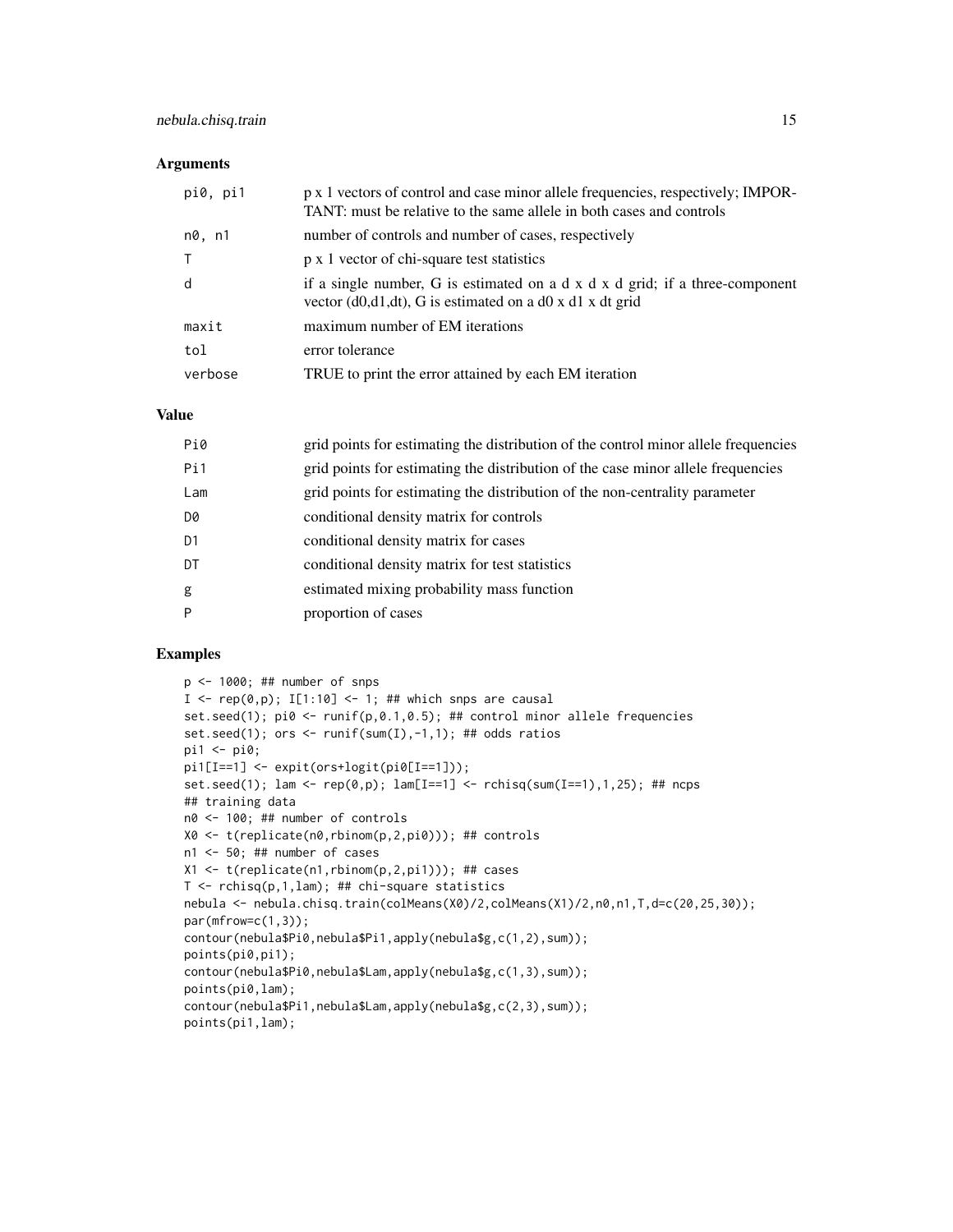<span id="page-15-0"></span>

#### Description

Nonparametric empirical Bayes classifier using latent annotations: wrapper function; predict

#### Usage

 $nebula.predict(newX, nebula, P = NULL, cores = 1)$ 

#### Arguments

| newX   | n x p matrix of additively coded genotypes to be predicted; IMPORTANT: must<br>be coded relative to the same allele as in the cases and controls |
|--------|--------------------------------------------------------------------------------------------------------------------------------------------------|
| nebula | output of nebula.chisq.train()                                                                                                                   |
| P      | prevalence of cases in the testing set; if NULL, P is taken from the train object                                                                |
| cores  | number of cores to use                                                                                                                           |
|        |                                                                                                                                                  |

#### Value

| 11    | 2 x p matrix of log-likelihoods, first row is from controls |
|-------|-------------------------------------------------------------|
| score | risk score                                                  |
| class | predicted class, $0=$ control, $1=$ case                    |

#### Examples

```
p \le -1000; ## number of snps
I <- rep(\emptyset, p); I[1:10] <- 1; ## which snps are causal
set.seed(1); pi \, 0 \le -r \, \text{unif}(p, 0.1, 0.5); ## control minor allele frequencies
set.seed(1); ors <- runif(sum(I),-1,1); ## odds ratios
pi1 <- pi0;
pi1[I==1] <- expit(ors+logit(pi0[I==1]));
set.seed(1); lam <- rep(\emptyset, p); lam[I==1] <- rchisq(sum(I==1), 1, 25); ## ncps
## training data
n0 <- 100; ## number of controls
X0 <- t(replicate(n0,rbinom(p,2,pi0))); ## controls
n1 <- 50; ## number of cases
X1 <- t(replicate(n1,rbinom(p,2,pi1))); ## cases
T \le rchisq(p,1,lam); ## chi-square statistics
nebula1 <- nebula.train(colMeans(X0)/2,colMeans(X1)/2,n0,n1,d=c(5,7));
nebula2 <- nebula.train(colMeans(X0)/2,colMeans(X1)/2,n0,n1,T=T,d=c(5,7,9));
nebula3 <- nebula.train(colMeans(X0)/2,colMeans(X1)/2,n0,n1,I=I,d=c(5,7));
nebula4 <- nebula.train(colMeans(X0)/2,colMeans(X1)/2,n0,n1,T=T,I=I,d=c(5,7,9));
## testing data
newX <- rbind(t(replicate(n0,rbinom(p,2,pi0))),
```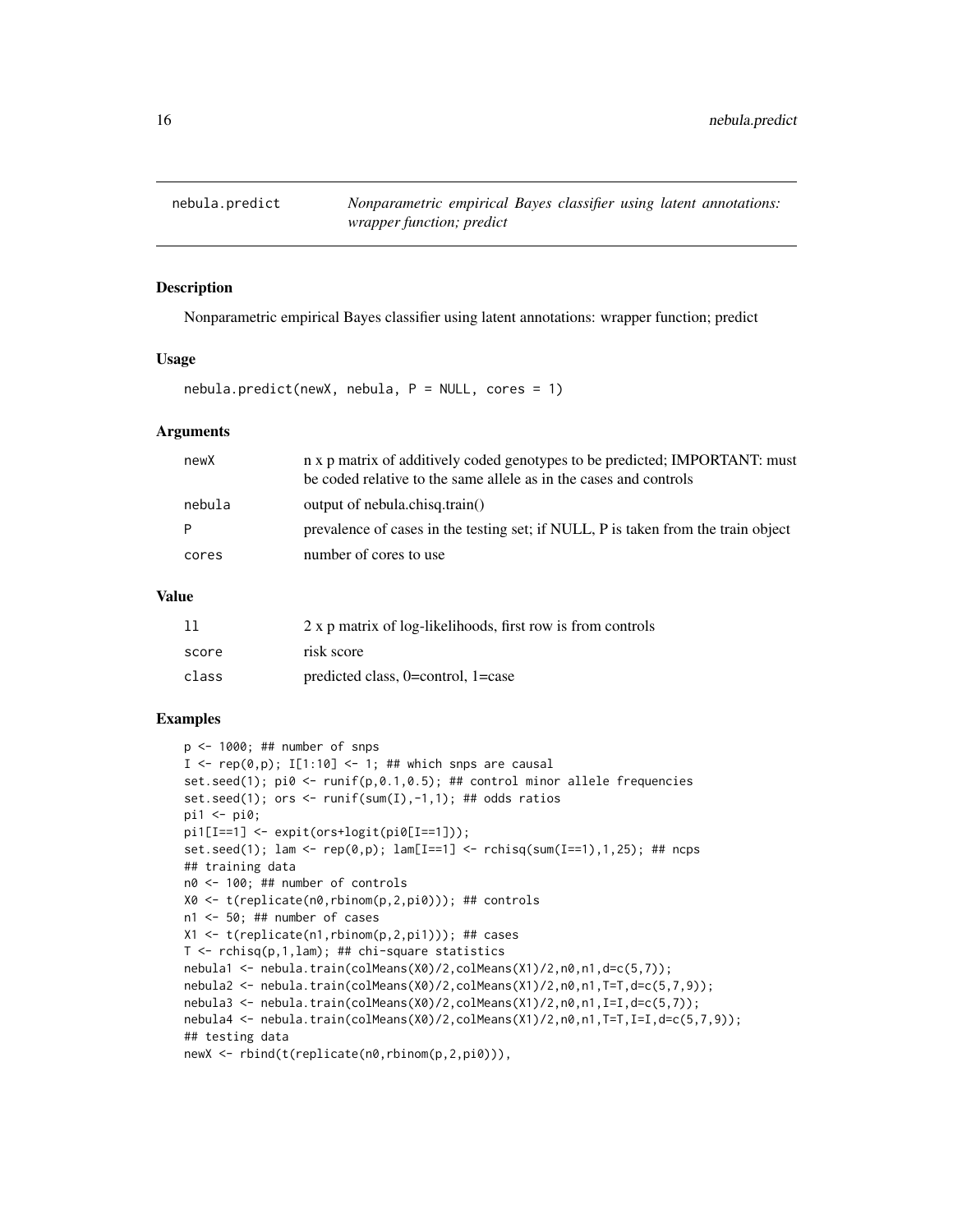#### <span id="page-16-0"></span>nebula.train 17

```
t(replicate(n1,rbinom(p,2,pi1))));
newY <- c(rep(0,n0),rep(1,n1));
Yhat1 <- nebula.predict(newX,nebula1);
Yhat2 <- nebula.predict(newX,nebula2);
Yhat3 <- nebula.predict(newX,nebula3);
Yhat4 <- nebula.predict(newX,nebula4);
mean(abs(newY-Yhat1$class));
mean(abs(newY-Yhat2$class));
mean(abs(newY-Yhat3$class));
mean(abs(newY-Yhat4$class));
```

| nebula.train | Nonparametric empirical Bayes classifier using latent annotations: |  |  |  |
|--------------|--------------------------------------------------------------------|--|--|--|
|              | <i>wrapper function; training</i>                                  |  |  |  |

#### Description

Nonparametric empirical Bayes classifier using latent annotations: wrapper function; training

#### Usage

nebula.train(pi0, pi1, n0, n1,  $T = NULL$ ,  $I = NULL$ ,  $d = 25$ ,  $maxit = 200$ ,  $tol = 1e-04$ , verbose =  $FALSE)$ 

#### Arguments

| number of controls and number of cases, respectively<br>n0, n1                                                                                                 |  |
|----------------------------------------------------------------------------------------------------------------------------------------------------------------|--|
| p x 1 vector of chi-square test statistics                                                                                                                     |  |
| p x 1 vector of binary indicators                                                                                                                              |  |
| if a single number, G0 and G1 are estimated on d x d x d grids; if a three-<br>d<br>component vector (d0,d1,dt), G0 and G1 are estimated on d0 x d1 x dt grids |  |
| maximum number of EM iterations<br>maxit                                                                                                                       |  |
|                                                                                                                                                                |  |
| error tolerance<br>tol                                                                                                                                         |  |

| type   | 1=given neither T nor I; 2=given T but not I; 3=not given T but given I; 4=given<br>both T and I |
|--------|--------------------------------------------------------------------------------------------------|
| nebula | trained classifier                                                                               |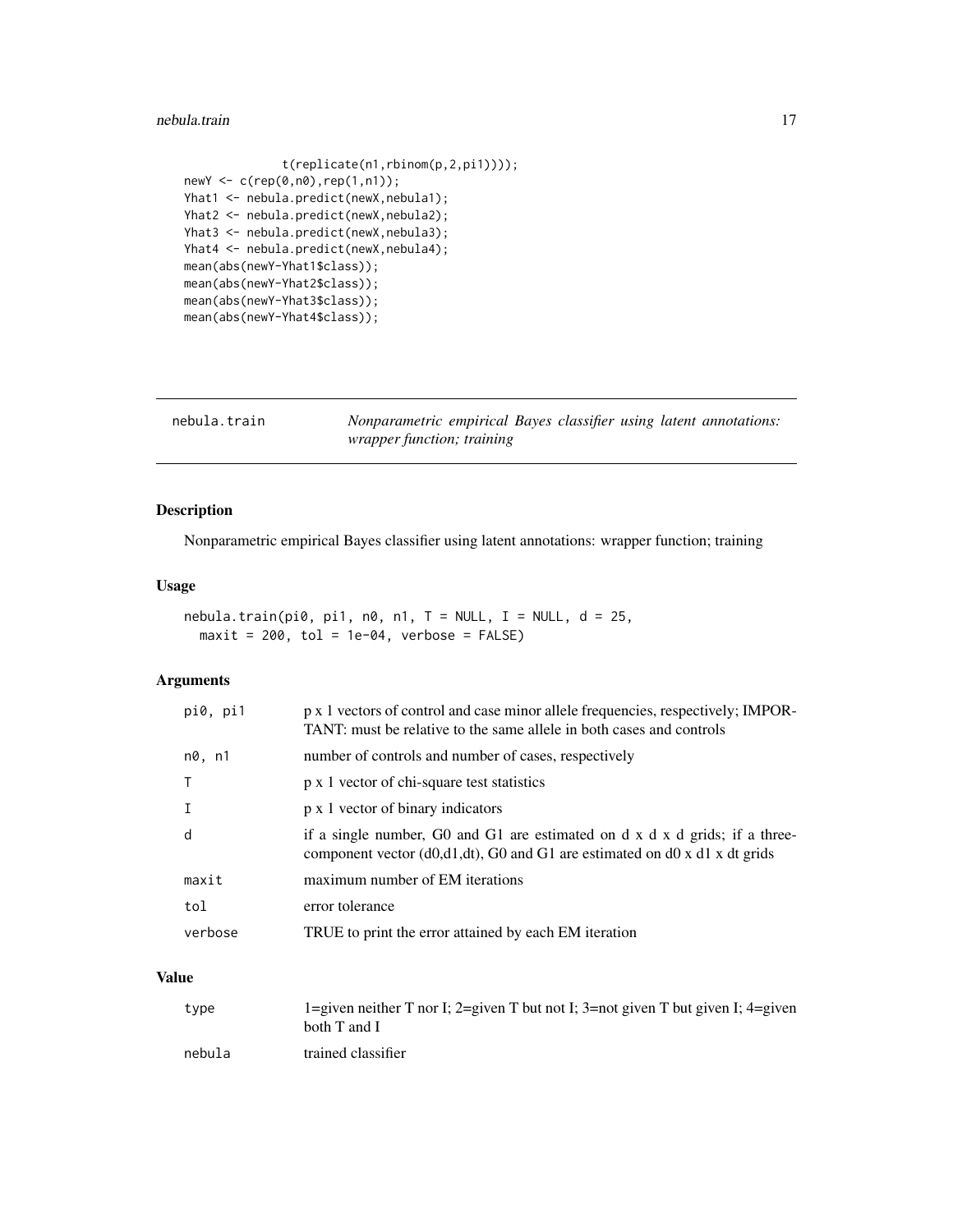#### Examples

```
p \le -1000; ## number of snps
I \leq -\text{rep}(\emptyset, p); I[1:10] \leq -1; ## which snps are causal
set.seed(1); pi0 <- runif(p,0.1,0.5); ## control minor allele frequencies
set.seed(1); ors <- runif(sum(I),-1,1); ## odds ratios
pi1 <- pi0;
pi1[I==1] <- expit(ors+logit(pi0[I==1]));
set.seed(1); lam <- rep(\emptyset, p); lam[I==1] <- rchisq(sum(I==1), 1, 50); ## ncps
## training data
n0 <- 100; ## number of controls
X0 <- t(replicate(n0,rbinom(p,2,pi0))); ## controls
n1 <- 50; ## number of cases
X1 <- t(replicate(n1,rbinom(p,2,pi1))); ## cases
T \leq rchisq(p,1,lam); ## chi-square statistics
nebula1 <- nebula.train(colMeans(X0)/2,colMeans(X1)/2,n0,n1,d=c(10,15));
nebula2 <- nebula.train(colMeans(X0)/2,colMeans(X1)/2,n0,n1,T=T,d=c(10,15,20));
nebula3 <- nebula.train(colMeans(X0)/2,colMeans(X1)/2,n0,n1,I=I,d=c(10,15));
nebula4 <- nebula.train(colMeans(X0)/2,colMeans(X1)/2,n0,n1,T=T,I=I,d=c(10,15,20));
```
nfsdr *Nonparametric false simultaneous discovery rate control*

#### **Description**

Given D sequences of test statistics, returns the optimal square rejection that identifies the largest number of simultaneous signals while controlling the false discovery rate. Assumes a common threshold for each sequence.

#### Usage

 $nfsdr(T, alpha, rho = 0, m = 5000, rescale = TRUE)$ 

#### Arguments

|         | n x D matrix of test statistics that are stochastically larger under the null, where<br>n is the number of features and D is the number of sequences of test statistics |
|---------|-------------------------------------------------------------------------------------------------------------------------------------------------------------------------|
| alpha   | nominal false simultaneous discovery rate                                                                                                                               |
| rho     | regularization parameter to guarantee asymptotic control of the false discovery<br>rate; should be a small positive value, but rho = $0$ works well in most simulations |
| m       | search for the optimal threshold up to only the mth largest unique value of T;<br>can speed up computation                                                              |
| rescale | apply rank transformation to the test statistics within each sequence such that<br>they are of comparable scales                                                        |

#### Value

indices of the features delcared to be simultaneous signals

<span id="page-17-0"></span>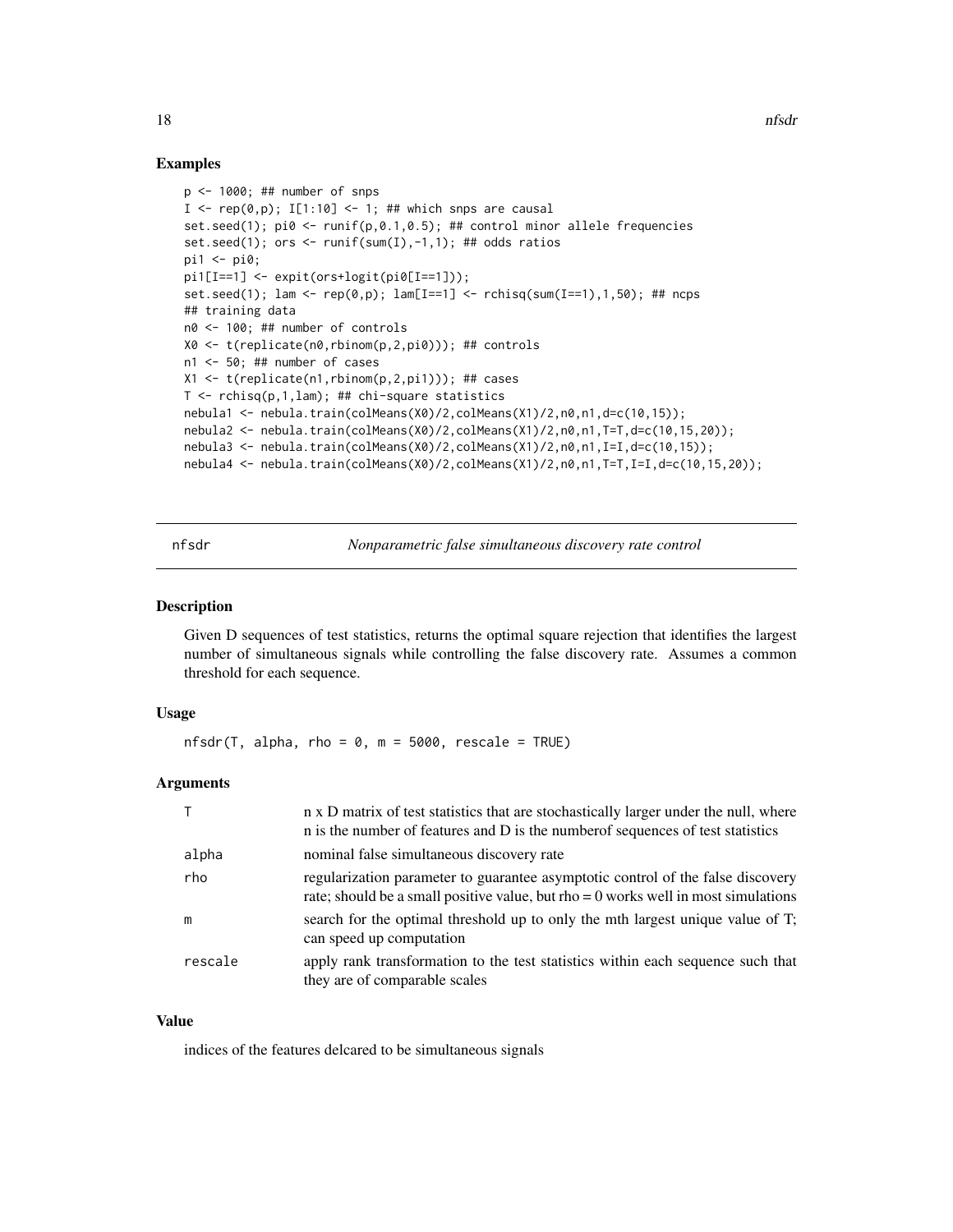#### <span id="page-18-0"></span>nfsdr2 19

#### Examples

```
## generate paired test statistics
p \le -10^6; ## total number of pairs
X \leftarrow c(rep(\emptyset, p-3\emptyset), rep(1,1\emptyset),rep(2,1\emptyset),rep(3,1\emptyset));## X=0: no signal in either sequence of tests
## X=1: signal in sequence 1 only
## X=2: signal in sequence 2 only
## X=3: simultaneous signal
set.seed(1);
Z1 \leq r \text{norm}(p, \emptyset, 1); Z1[X == 1 | X == 3] \leq r \text{norm}(2\emptyset, 3, 1);Z2 <- rnorm(p,0,1); Z2[X==2|X==3] <- rnorm(20,4,1);
T <- cbind(Z1^2, Z2^2);
## rejected simultaneous signals
nfsdr(T, 0.05)
```
nfsdr2 *Nonparametric false simultaneous discovery rate control, two thresholds*

#### Description

Given two sequences of paired test statistics, returns the optimal rectangular rejection that identifies the largest number of simultaneous signals while controlling the false discovery rate. Allows different thresholds for each sequence.

#### Usage

```
nfsdr2(T1, T2, alpha, m1 = 10000, m2 = 10000, p1 = TRUE, p2 = TRUE,
  jitter = NULL)
```
#### Arguments

| T1, T2      | paired vectors of test statistics, both must be the same length; can be p-valued<br>or otherwise; if not p-values, must be stochastically larger under the null; must<br>contain only positive values |
|-------------|-------------------------------------------------------------------------------------------------------------------------------------------------------------------------------------------------------|
| alpha       | nominal false simultaneous discovery rate                                                                                                                                                             |
| $m1$ , $m2$ | search only up the m1th (m2th) most significant test statistic in T1 (T2); NULL<br>to search through all statistics                                                                                   |
| p1, p2      | TRUE if $T1(T2)$ is a vector of p-values                                                                                                                                                              |
| jitter      | NULL if no jittering is desired to resolve ties, otherwise a jitter of runif $(0,$ jitter)<br>will be added to all entries of T1 and T2                                                               |

#### Value

two-component vector; the first component is the optimal threshold for T1 and the second is for T2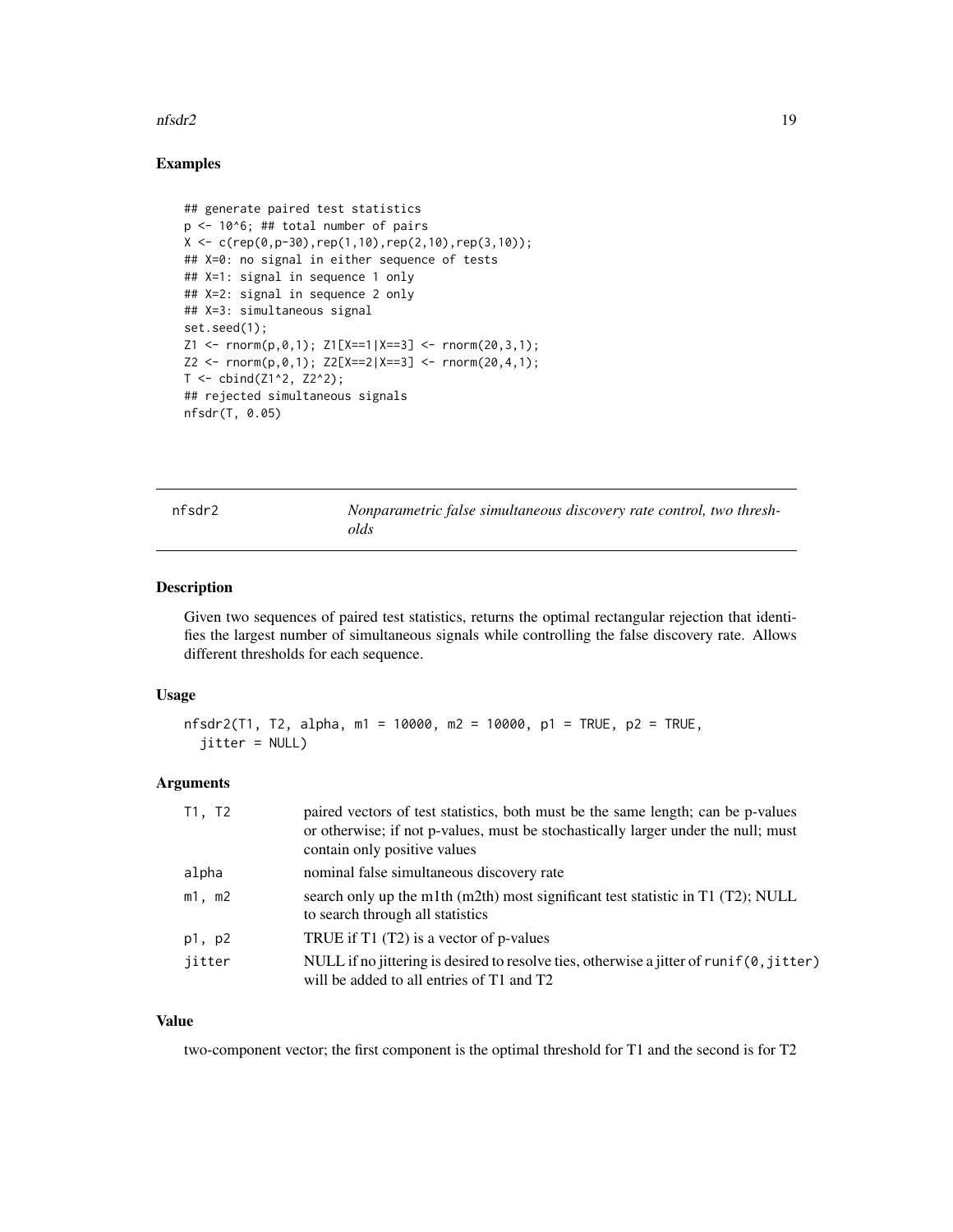#### Examples

```
## generate paired test statistics
p \le -10^6; ## total number of pairs
X \leftarrow c(\text{rep}(0, p-30), \text{rep}(1, 10), \text{rep}(2, 10), \text{rep}(3, 10));## X=0: no signal in either sequence of tests
## X=1: signal in sequence 1 only
## X=2: signal in sequence 2 only
## X=3: simultaneous signal
set.seed(1);
Z1 \leq r \text{norm}(p, \emptyset, 1); Z1[X == 1 | X == 3] \leq r \text{norm}(2\emptyset, 3, 1);Z2 \leq -\text{rnorm}(p, \emptyset, 1); \ Z2[X == 2|X == 3] \leq -\text{rnorm}(2\emptyset, 4, 1);## convert to p-value
P1 \leftarrow 2*pnorm(-abs(Z1));
P2 \leftarrow 2*pnorm(-abs(Z2));## run different version of fsdr()
out.pp <- fsdr(P1,P2,alpha=0.05);
out.zp <- fsdr(abs(Z1),P2,p1=FALSE,alpha=0.05);
out.pz <- fsdr(P1,abs(Z2),p2=FALSE,alpha=0.05);
out.zz <- fsdr(abs(Z1),abs(Z2),p1=FALSE,p2=FALSE,alpha=0.05);
## discovered simultaneous features
R1 <- which(P1<=out.pp[1]&P2<=out.pp[2]);
R2 \le - which(abs(Z1)>=out.zp[1]&P2\le=out.zp[2]);
R3 <- which(P1<=out.pz[1]&abs(Z2)>=out.pz[2]);
R4 <- which(abs(Z1)>=out.zz[1]&abs(Z2)>=out.zz[2]);
```

| nfsdr2 all | Nonparametric false simultaneous discovery rate control, two thresh- |
|------------|----------------------------------------------------------------------|
|            | olds – report all thresholds                                         |

#### Description

Given two sequences of paired test statistics, returns all rectangular rejections that identify the largest number of simultaneous signals while also controlling the false discovery rate. Allows different thresholds for each sequence.

#### Usage

```
nfsdr2_all(T1, T2, alpha, m1 = 5000, m2 = 5000)
```
#### Arguments

| T1, T2      | paired vectors of test statistics, both must be the same length; must be stochasti-<br>cally larger under the alternative than under the null; must contain only positive<br>values |
|-------------|-------------------------------------------------------------------------------------------------------------------------------------------------------------------------------------|
| alpha       | nominal false simultaneous discovery rate                                                                                                                                           |
| $m1$ , $m2$ | search only up the m1th (m2th) most significant test statistic in $T1(T2)$                                                                                                          |

<span id="page-19-0"></span>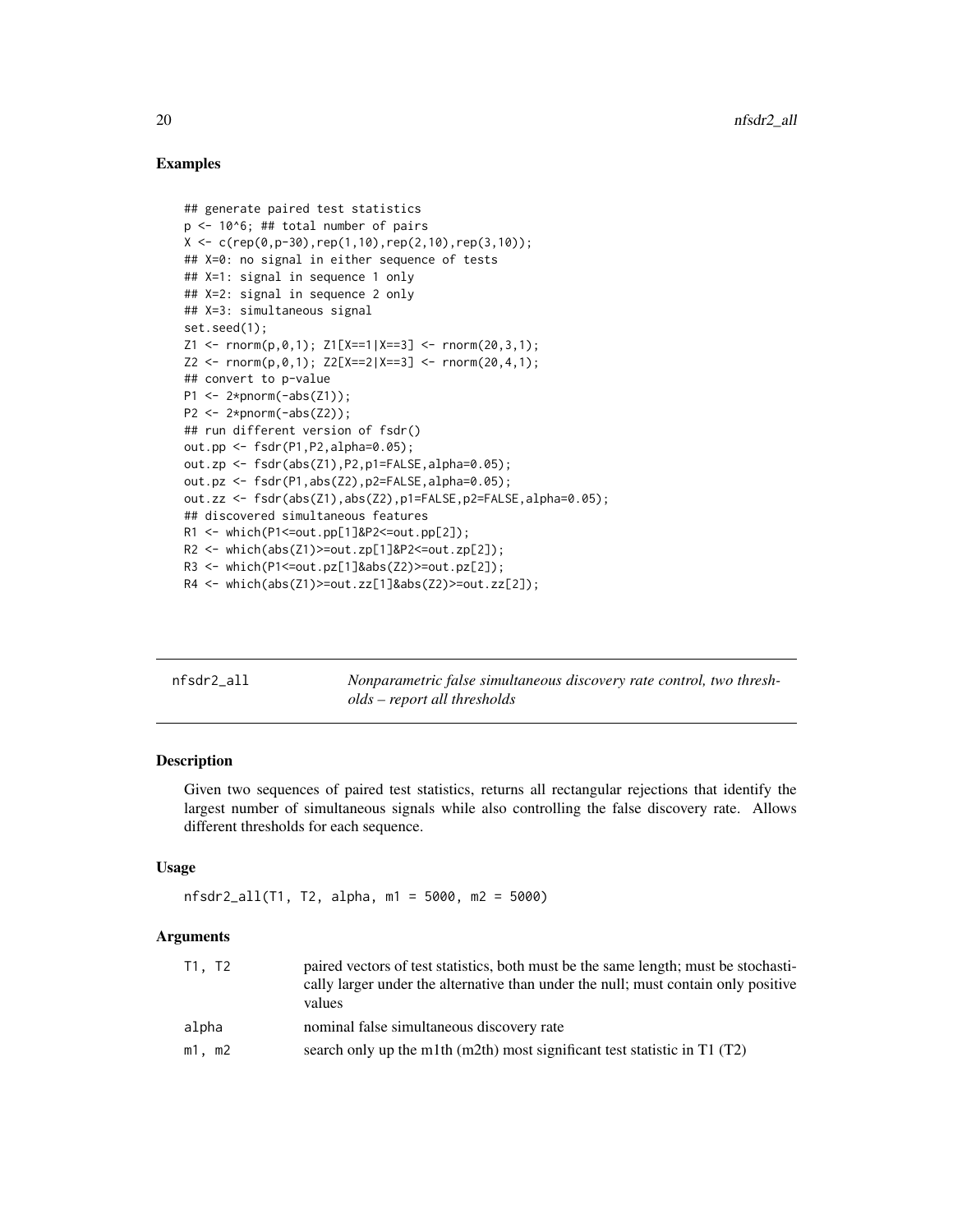#### <span id="page-20-0"></span>prs.predict 21

#### Value

k x 2 matrix, where k is the number of rectangular regions found; the first column is the threshold for T1 and the second column is for T2

#### Examples

```
## generate paired test statistics
p <- 10^6; ## total number of pairs
X \leftarrow c(rep(\theta, p-3\theta), rep(1,1\theta), rep(2,1\theta),rep(3,1\theta));## X=0: no signal in either sequence of tests
## X=1: signal in sequence 1 only
## X=2: signal in sequence 2 only
## X=3: simultaneous signal
set.seed(1);
Z1 \leq r \text{norm}(p, \emptyset, 1); Z1[X == 1 | X == 3] \leq r \text{norm}(2\emptyset, 3, 1);Z2 \leq -\text{rnorm}(p, \emptyset, 1); \ Z2[X == 2|X == 3] \leq -\text{rnorm}(2\emptyset, 4, 1);## all rectangular rejection regions
out.zz <- fsdr_all(abs(Z1),abs(Z2),alpha=0.05,m1=1000,m2=1000);
## 10 sets of identified simultaneous signals
R \leq - apply(out.zz[1:10,],1,function(x){
               which(abs(Z1)>=x[1]&abs(Z2)>=x[2]);
             });
```
prs.predict *Polygenic risk score; prediction*

### Description

Polygenic risk score; prediction

#### Usage

prs.predict(newX, prs, P = NULL)

#### Arguments

| newX | n x p matrix of additively coded genotypes to be predicted; IMPORTANT: must<br>be coded relative to the same allele as in the cases and controls |
|------|--------------------------------------------------------------------------------------------------------------------------------------------------|
| prs  | output of $prs.train()$                                                                                                                          |
| - P  | prevalence of cases in the testing set; if NULL, P is taken from the train object                                                                |

| score | risk score                               |
|-------|------------------------------------------|
| class | predicted class, $0$ =control, $1$ =case |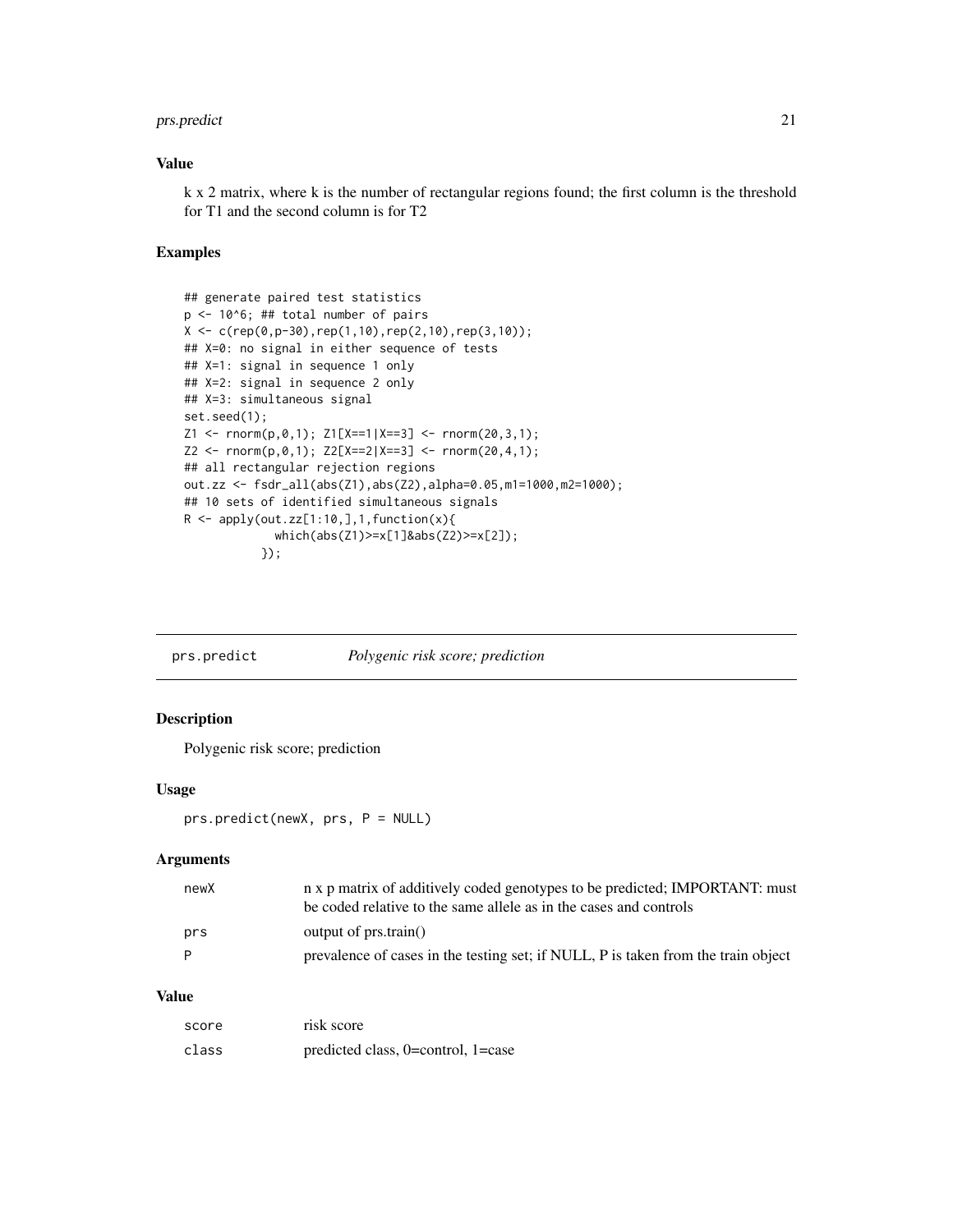#### Examples

```
p <- 1000; ## number of snps
I <- rep(0,p); I[1:10] <- 1; ## which snps are causal
set.seed(1); pi0 <- runif(p,0.1,0.5); ## control minor allele frequencies
set.seed(1); ors <- runif(sum(I),-1,1); ## odds ratios
pi1 <- pi0;
pi1[I==1] <- expit(ors+logit(pi0[I==1]));
## training data
n0 <- 100; ## number of controls
X0 <- t(replicate(n0,rbinom(p,2,pi0))); ## controls
n1 <- 50; ## number of cases
X1 \leftarrow t(replicate(n1,rbinom(p,2,pi1))); ## cases
prs <- prs.train(colMeans(X0)/2,colMeans(X1)/2,n0,n1);
## testing data
newX <- rbind(t(replicate(n0,rbinom(p,2,pi0))),
              t(replicate(n1,rbinom(p,2,pi1))));
newY <- c(rep(0,n0),rep(1,n1));
Yhat <- prs.predict(newX,prs);
mean(abs(newY-Yhat$class));
```
prs.predict.cv *Polygenic risk score; prediction for classifier trained with CV*

#### Description

Polygenic risk score; prediction for classifier trained with CV

#### Usage

prs.predict.cv(newX, prs, P = NULL)

#### Arguments

| newX | n x p matrix of additively coded genotypes to be predicted; IMPORTANT: must<br>be coded relative to the same allele as in the cases and controls |
|------|--------------------------------------------------------------------------------------------------------------------------------------------------|
| prs  | output of prs.train.cv()                                                                                                                         |
| P    | prevalence of cases in the testing set; if NULL, P is taken from the train object                                                                |

| score | risk score                         |
|-------|------------------------------------|
| class | predicted class, 0=control, 1=case |

<span id="page-21-0"></span>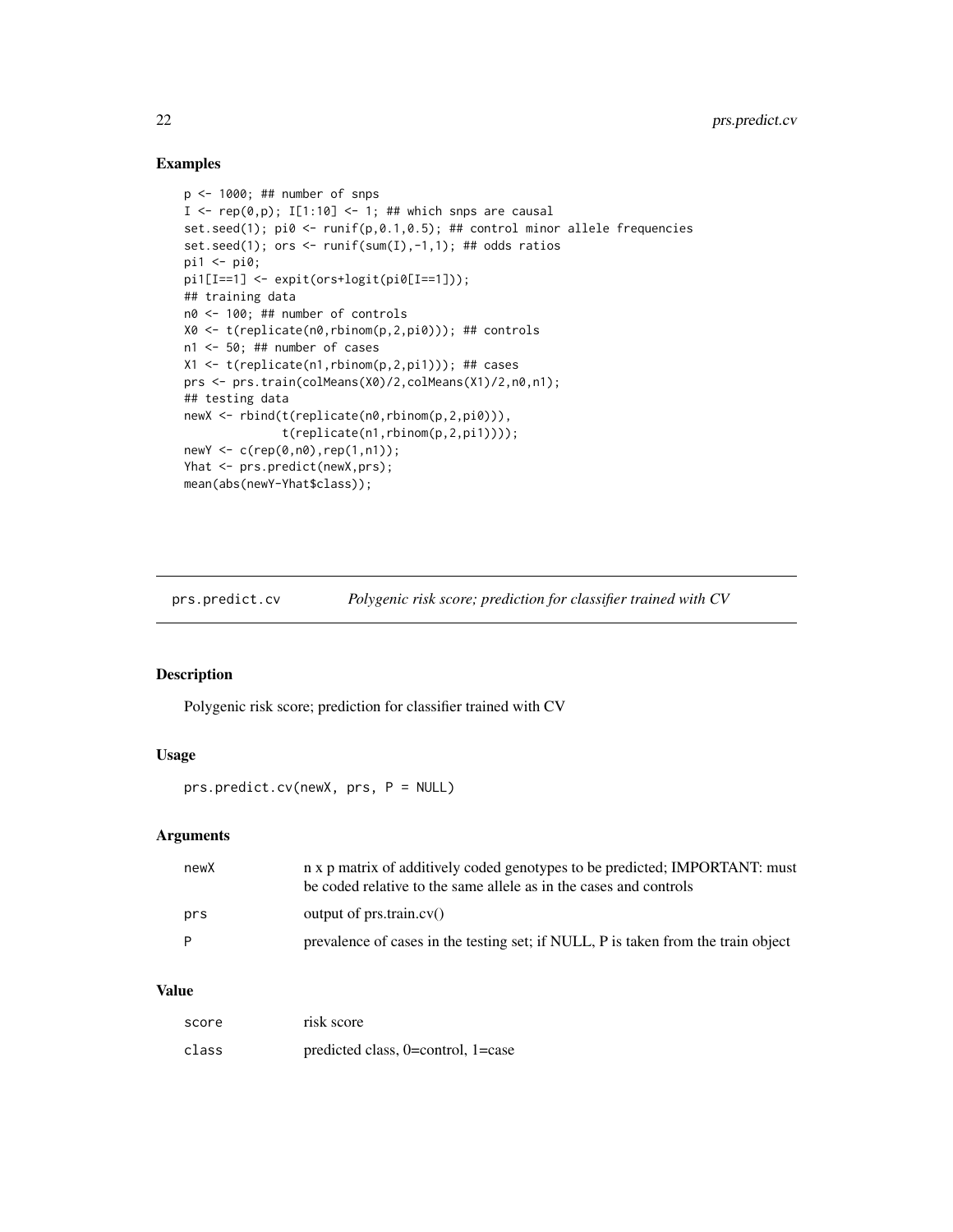#### <span id="page-22-0"></span>prs.train 23

#### Examples

```
p <- 1000; ## number of snps
I \leftarrow \text{rep}(\emptyset, p); I[1:10] \leftarrow 1; ## which snps are causal
set.seed(1); pi \, 0 \le -r \, \text{unif}(p, 0.1, 0.5); ## control minor allele frequencies
set.seed(1); ors <- runif(sum(I),-1,1); ## odds ratios
pi1 <- pi0;
pi1[I==1] <- expit(ors+logit(pi0[I==1]));
## training data
n0 <- 100; ## number of controls
X0 <- t(replicate(n0,rbinom(p,2,pi0))); ## controls
n1 <- 50; ## number of cases
X1 <- t(replicate(n1,rbinom(p,2,pi1))); ## cases
prs <- prs.train.cv(X0,X1,K=3,w=1,nlambda=100,verbose=TRUE);
## testing data
newX <- rbind(t(replicate(n0,rbinom(p,2,pi0))),
               t(replicate(n1,rbinom(p,2,pi1))));
newY <- c(rep(0,n0),rep(1,n1));
Yhat <- prs.predict.cv(newX,prs);
mean(abs(newY-Yhat$class));
```
prs.train *Polygenic risk score (given only allele frequencies); training*

#### Description

Equivalent to maximum likelihood naive Bayes classifier. The discriminant function is

$$
\sum_j \hat{\beta}_j X_j,
$$

where  $X_j$  is the additively coded genotype of SNP j.

#### Usage

prs.train(pi0, pi1, n0, n1)

#### Arguments

| pi0, pi1 | p x 1 vectors of control and case minor allele frequencies, respectively; IMPOR-<br>TANT: must be relative to the same allele in both cases and controls |
|----------|----------------------------------------------------------------------------------------------------------------------------------------------------------|
| n0. n1   | number of controls and number of cases, respectively                                                                                                     |

| pi0 | minor allele frequencies in controls |
|-----|--------------------------------------|
| pi1 | minor allele frequencies in cases    |
| P   | proportion of cases                  |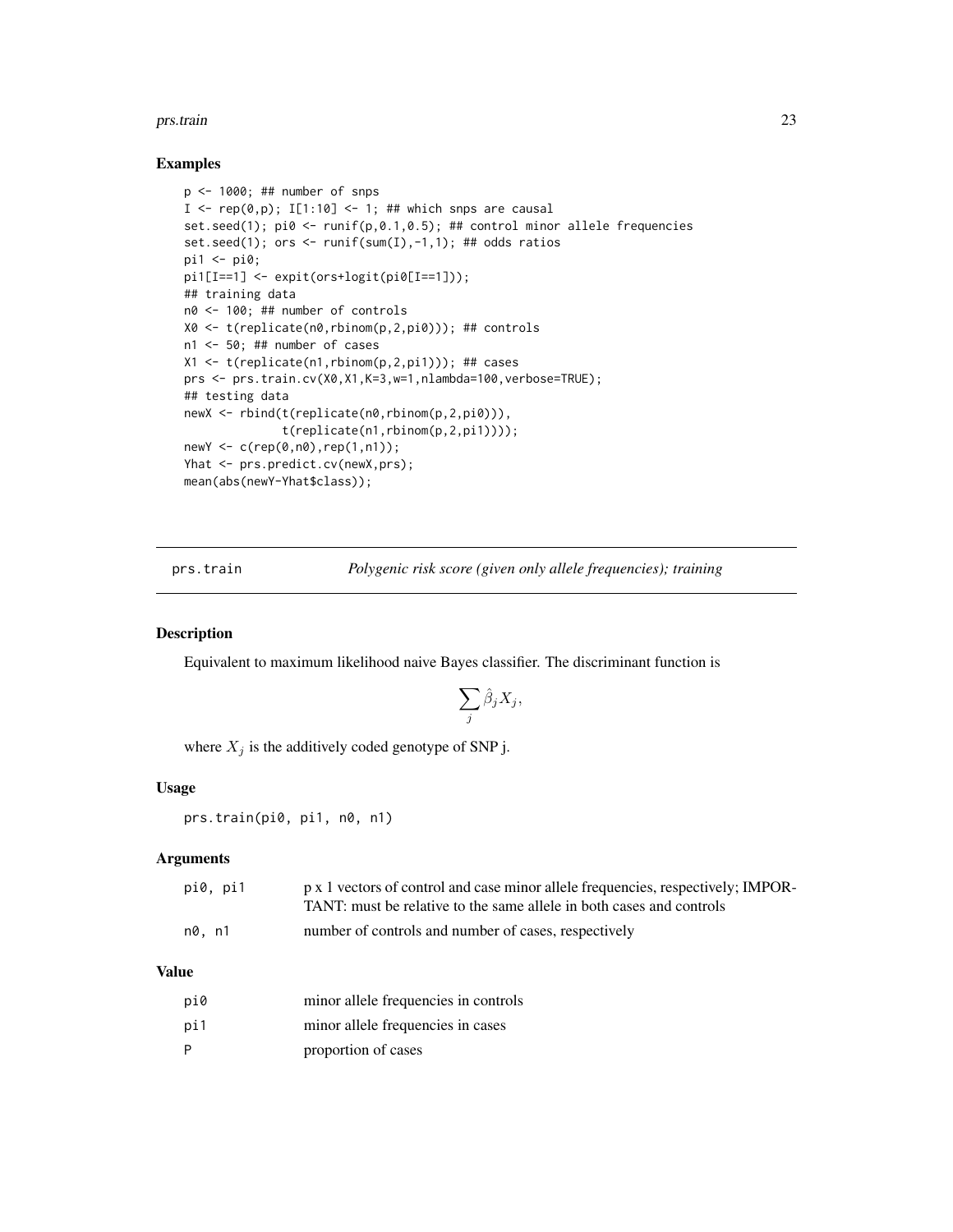#### Examples

```
p <- 1000; ## number of snps
I \leq rep(0,p); I[1:10] \leq 1; ## which snps are causal
set.seed(1); pi \, 8 <- runif(p, 0.1, 0.5); ## control minor allele frequencies
set.seed(1); ors <- runif(sum(I),-1,1); ## odds ratios
pi1 <- pi0;
pi1[I==1] <- expit(ors+logit(pi0[I==1]));
n0 <- 100; ## number of controls
X0 <- t(replicate(n0,rbinom(p,2,pi0))); ## controls
n1 <- 50; ## number of cases
X1 <- t(replicate(n1,rbinom(p,2,pi1))); ## cases
prs.train(colMeans(X0)/2,colMeans(X1)/2,n0,n1);
```
prs.train.cv *Polygenic risk score (given only allele frequencies); training with CV*

#### Description

Uses CV to select how many SNPs to include. SNPs are ordered by the magnitude of their estimated (ang possibly weighted) allelic log-odds ratio. The discriminant function is

$$
\sum_{j} \hat{\beta}_{j} I\left(\left|\frac{\hat{\beta}_{j}}{w_{j}}\right| > \lambda\right) X_{j},
$$

where  $X_j$  is the additively coded genotype of SNP j.

#### Usage

```
prs.train.cv(X0, X1, K = 3, w = 1, nlambda = 100, verbose = FALSE)
```
#### Arguments

| X0, X1  | n x p vectors of control and case genotypes, additively coded; IMPORTANT:<br>coding must be relative to the same allele in both cases and controls |
|---------|----------------------------------------------------------------------------------------------------------------------------------------------------|
| K.      | number of folds for CV                                                                                                                             |
| w       | p x 1 weight vector                                                                                                                                |
| nlambda | number of thresholds to tune over                                                                                                                  |
| verbose | if TRUE, report current fold of CV                                                                                                                 |

| pi0    | minor allele frequencies in controls of kept SNPs |
|--------|---------------------------------------------------|
| pi1    | minor allele frequencies in cases of kept SNPs    |
| W      | weight vector for kept SNPs                       |
| lambda | lambda cutoff                                     |
| P      | proportion of cases                               |

<span id="page-23-0"></span>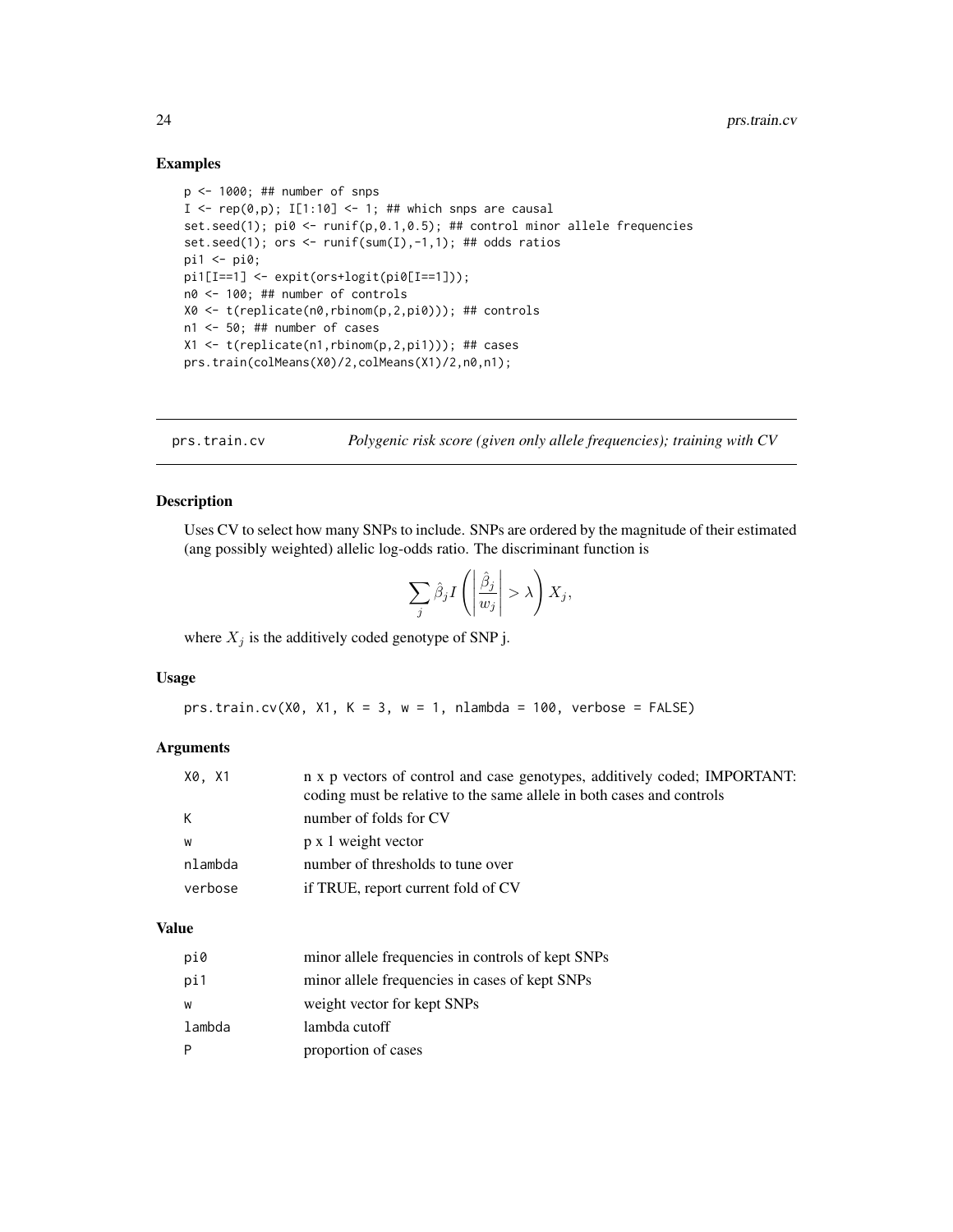#### <span id="page-24-0"></span>tri.npmle 25

#### Examples

```
p \le -1000; ## number of snps
I \leq rep(0,p); I[1:10] \leq 1; ## which snps are causal
set.seed(1); pi0 <- runif(p,0.1,0.5); ## control minor allele frequencies
set.seed(1); ors <- runif(sum(I),-1,1); ## odds ratios
pi1 <- pi0;
pi1[I==1] <- expit(ors+logit(pi0[I==1]));
n0 <- 100; ## number of controls
X0 <- t(replicate(n0,rbinom(p,2,pi0))); ## controls
n1 <- 50; ## number of cases
X1 <- t(replicate(n1,rbinom(p,2,pi1))); ## cases
prs.train.cv(X0,X1,K=3,w=1,nlambda=100,verbose=TRUE);
```
#### tri.npmle *Trivariate NPMLE*

#### Description

General nonparametric maximum likelihood estimation for a trivariate mixing distribution, implemented using EM. Assumes that the observed data are triples  $(X_{1i}, X_{2i}, X_{3i})$  with marginal likelihood

$$
\int f_1(X_{1i}; u_1) f_2(X_{2i}; u_2) f_3(X_{3i}; u_3) dG(u_1, u_2, u_3),
$$

where  $G$  is the mixing distribution to be estimated. Suppose there are p observed tuples and  $G$  is to be estimated on a grid of d1 x d2 x d3 points.

#### Usage

```
tri.npmle(D1, D2, D3, maxit = 200, tol = 1e-04, verbose = FALSE)
```
#### Arguments

| D <sub>1</sub> | p x d1 matrix of conditional density values, where the <i>ij</i> th entry is $f_1(X_{1i}; u_{1i})$ . |
|----------------|------------------------------------------------------------------------------------------------------|
| D <sub>2</sub> | p x d2 matrix of conditional density values, where the <i>ij</i> th entry is $f_2(X_{2i}; u_{2i})$ . |
| D <sub>3</sub> | p x d3 matrix of conditional density values, where the <i>ij</i> th entry is $f_3(X_{3i}; u_{3i})$ . |
| maxit          | maximum number of EM iterations                                                                      |
| tol            | error tolerance                                                                                      |
| verbose        | TRUE to print the error attained by each EM iteration                                                |

#### Value

g d1 x d2 x d3 array of probability masses at each grid point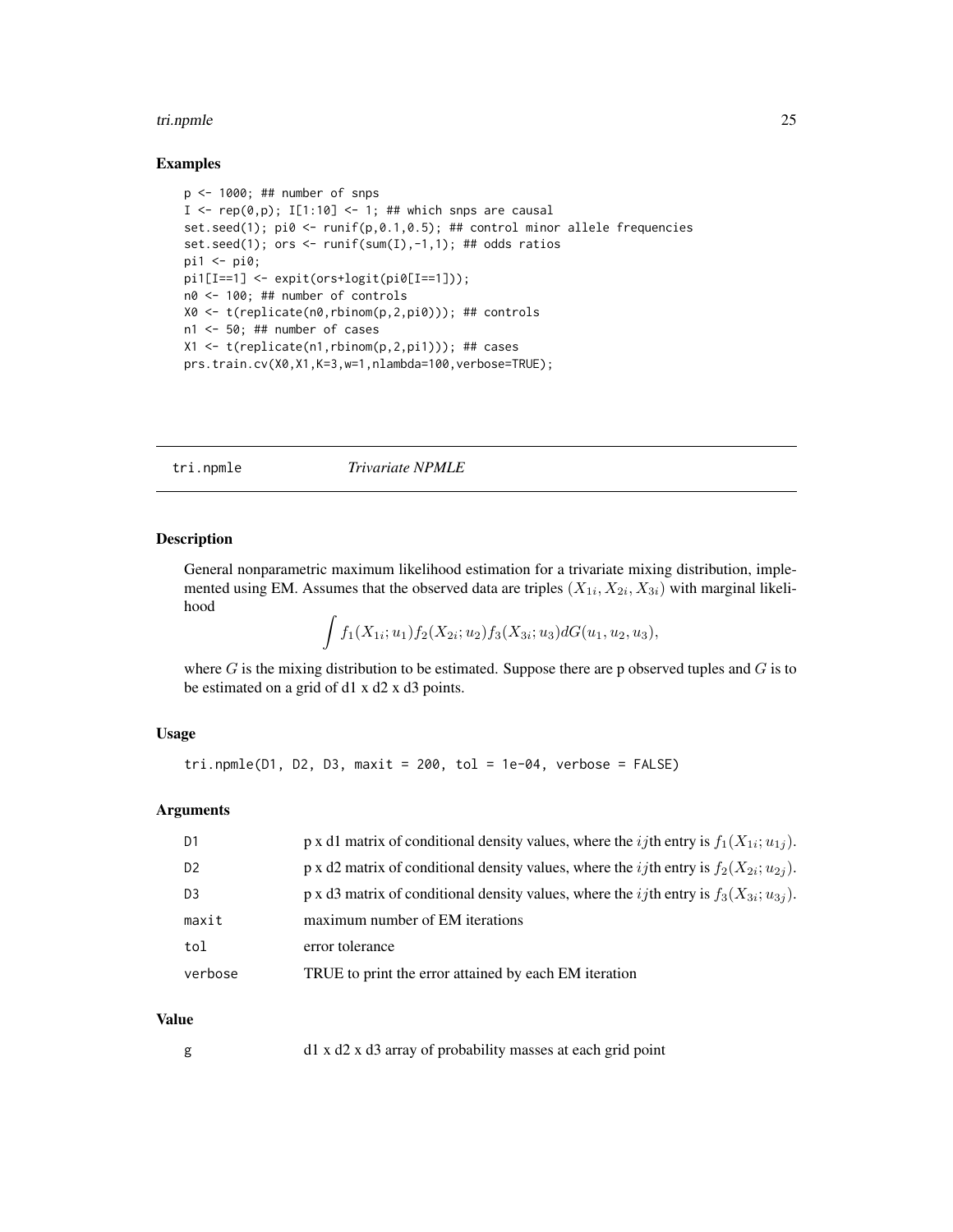#### Examples

```
## generate parameters from mixing distribution
p \le -1000;
set.seed(1);
theta1 \leq rnorm(p);
theta2 \leftarrow -theta1+rnorm(p);
theta3 <- 0.5*theta1+theta2+rnorm(p);
## generate observed variables
X1 \leftarrow \text{norm}(p, \text{theta1}, 1);X2 \leq -rnorm(p, theta2, 1);X3 \leq rnorm(p,theta3,1);## set grid points
d1 <- 15; d2 <- 20; d3 <- 25;
Theta1 \leq seq(min(X1), max(X1), length=d1);
Theta2 \leq seq(min(X2), max(X2), length=d2);
Theta3 \leq seq(min(X3), max(X3), length=d3);
## calculate D matrices
D1 <- outer(X1,Theta1,function(x,y){
  dnorm(x, y, 1);});
D2 \le - outer(X2, Theta2, function(x, y){
  dnorm(x,y,1);});
D3 \leq outer(X3, Theta3, function(x, y){
  dnorm(x, y, 1);});
## fit npmle
g <- tri.npmle(D1,D2,D3);
par(mfrow=c(1,3));
contour(Theta1,Theta2,apply(g,c(1,2),sum));
points(theta1,theta2);
contour(Theta1,Theta3,apply(g,c(1,3),sum));
points(theta1,theta3);
contour(Theta2,Theta3,apply(g,c(2,3),sum));
points(theta2,theta3);
```
uni.npmle *Univariate NPMLE*

#### Description

General nonparametric maximum likelihood estimation for a univariate mixing distribution, implemented using EM. Assumes that the observed data are  $X_i$  with marginal likelihood

$$
\int f(X_i; u)dG(u),
$$

where  $G$  is the mixing distribution to be estimated. Suppose there are p observations and  $G$  is to be estimated on a grid of d points.

<span id="page-25-0"></span>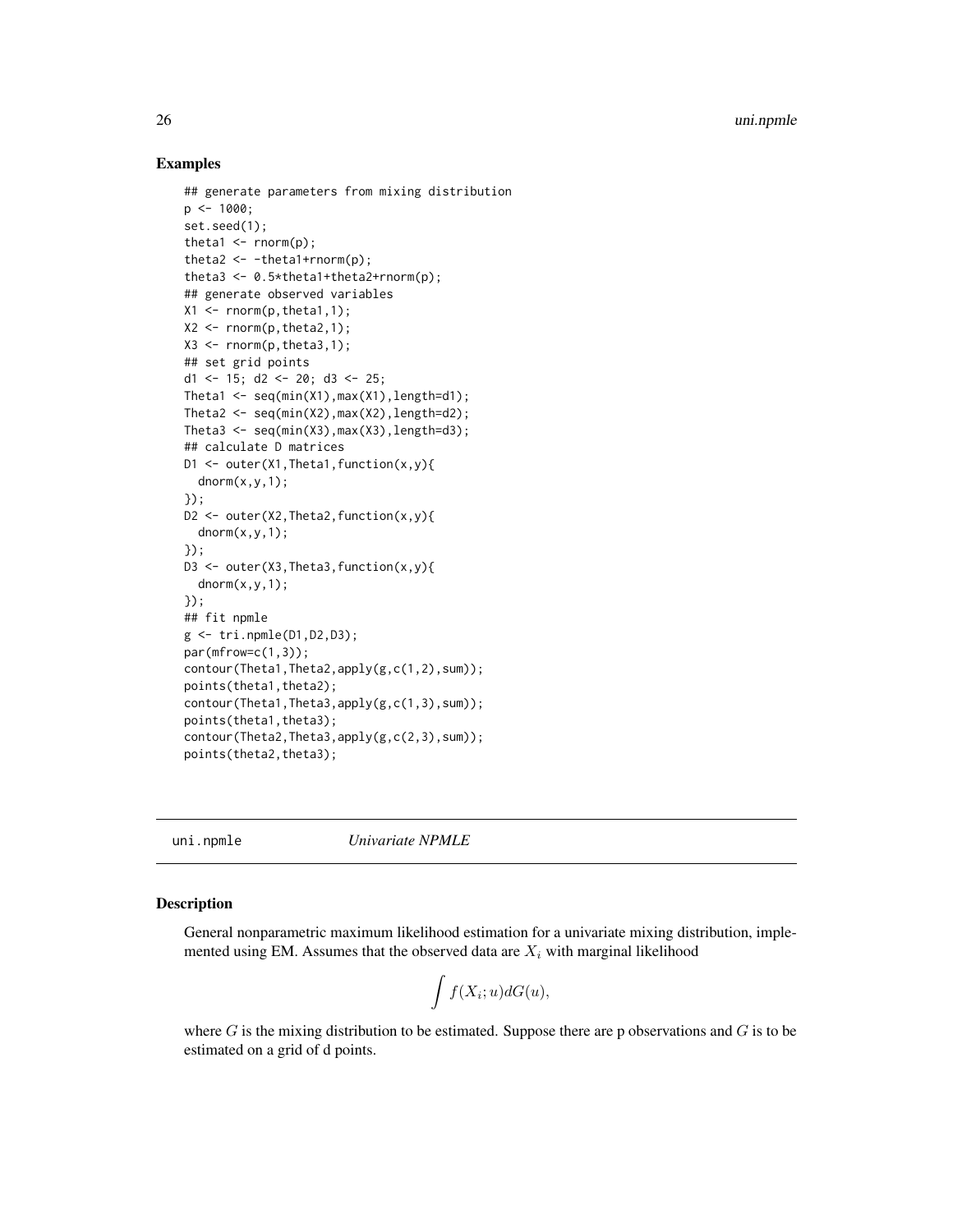#### uni.npmle 27

#### Usage

uni.npmle(D, maxit = 200, tol = 1e-04, verbose = FALSE)

#### Arguments

| D.      | p x d matrix of conditional density values, where the <i>ij</i> th entry is $f(X_i; u_i)$ |
|---------|-------------------------------------------------------------------------------------------|
| maxit   | maximum number of EM iterations                                                           |
| tol     | error tolerance                                                                           |
| verbose | TRUE to print the error attained by each EM iteration                                     |

#### Value

|  |  | d x 1 vector of probability masses at each grid point |  |  |  |  |
|--|--|-------------------------------------------------------|--|--|--|--|
|--|--|-------------------------------------------------------|--|--|--|--|

#### Examples

```
## generate parameters from mixing distribution
p <- 1000;
set.seed(1); theta <- rnorm(p);
## generate observed variables
X \leftarrow \text{norm}(p, \text{theta}, 1);## set grid points
d \le -25;Theta \leq seq(min(X), max(X), length=d);
## calculate D matrix
D \leftarrow outer(X, Theta, function(x, y){
  dnorm(x,y,1);
});
## fit npmle
g <- uni.npmle(D);
plot(Theta,g/sum(g*(Theta[2]-Theta[1])),type="l");
lines(Theta,dnorm(Theta),col="red");
```